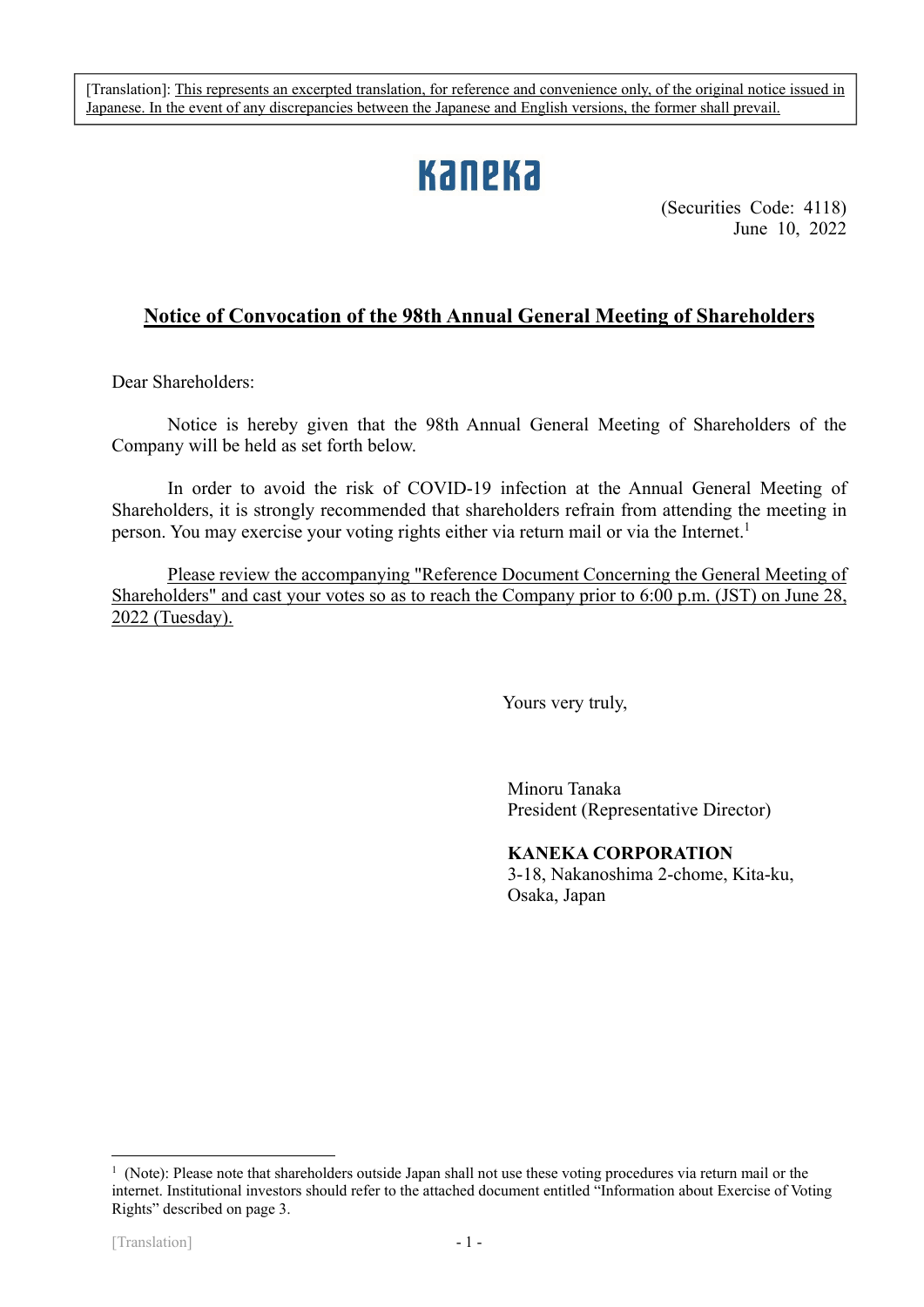# **Particulars**

## **1. Date and time of the meeting:**

Wednesday, June 29, 2022, at 10:00 a.m. (JST) Reception will start at 9:00 a.m. (JST)

## **2. Place of the meeting:**

Osaka Headquarters of the Company, Nakanoshima Festival Tower (36th floor), 3-18, Nakanoshima 2-chome, Kita-ku, Osaka, Japan

## **3. Agenda of the meeting:**

## **Matters to be reported:**

- 1. Report on the Business Report, Consolidated Financial Statements and Non-Consolidated Financial Statements for the 98th fiscal year (from April 1, 2021 to March 31, 2022).
- 2. Report on the Results of Audit by Accounting Auditor and Audit & Supervisory Board for Consolidated Financial Statements for the 98th fiscal year (from April 1, 2021 to March 31, 2022).

## **Matters for resolution:**

**Proposal No. 1: Partial Amendments to the Articles of Incorporation Proposal No. 2: Election of Twelve (12) Members of the Board Proposal No. 3: Election of One (1) Substitute Audit & Supervisory Board Member Proposal No.4: Provision of Bonus to Members of the Board** 

# **4. Information about Exercise of Voting Rights:**

Please ensure that you read carefully the attached document entitled "Information about Exercise of Voting Rights" described on page 3.

◎Since the Consolidated Statements of Changes in Shareholders' Equity, the Notes to Consolidated Financial Statements, the Statements of Changes in Shareholders' Equity and the Notes to Non-Consolidated Financial Statements are posted on the Company's website of the Internet (https://www.kaneka.co.jp/) in accordance with the laws and the articles of incorporation of the Company, they are not stated in the Report for the 98th fiscal year separately attached. The Audit & Supervisory Board Member and Accounting Auditor have audited the Consolidated Statements of Changes in Shareholders' Equity, the Notes to Consolidated Financial Statements, the Statements of Changes in Shareholders' Equity and the Notes to Non-Consolidated Financial Statements posted on the Company's website, in addition to having audited the Consolidated and Non-Consolidated Financial Statements in the Report for the 98th fiscal year separately attached.

◎In the event of any amendment to the Reference Document Concerning the General Meeting of Shareholders, Business Report, Consolidated Financial Statements, or Non-Consolidated Financial Statements, the Company will post the amended items on the Company's website (https://www.kaneka.co.jp/).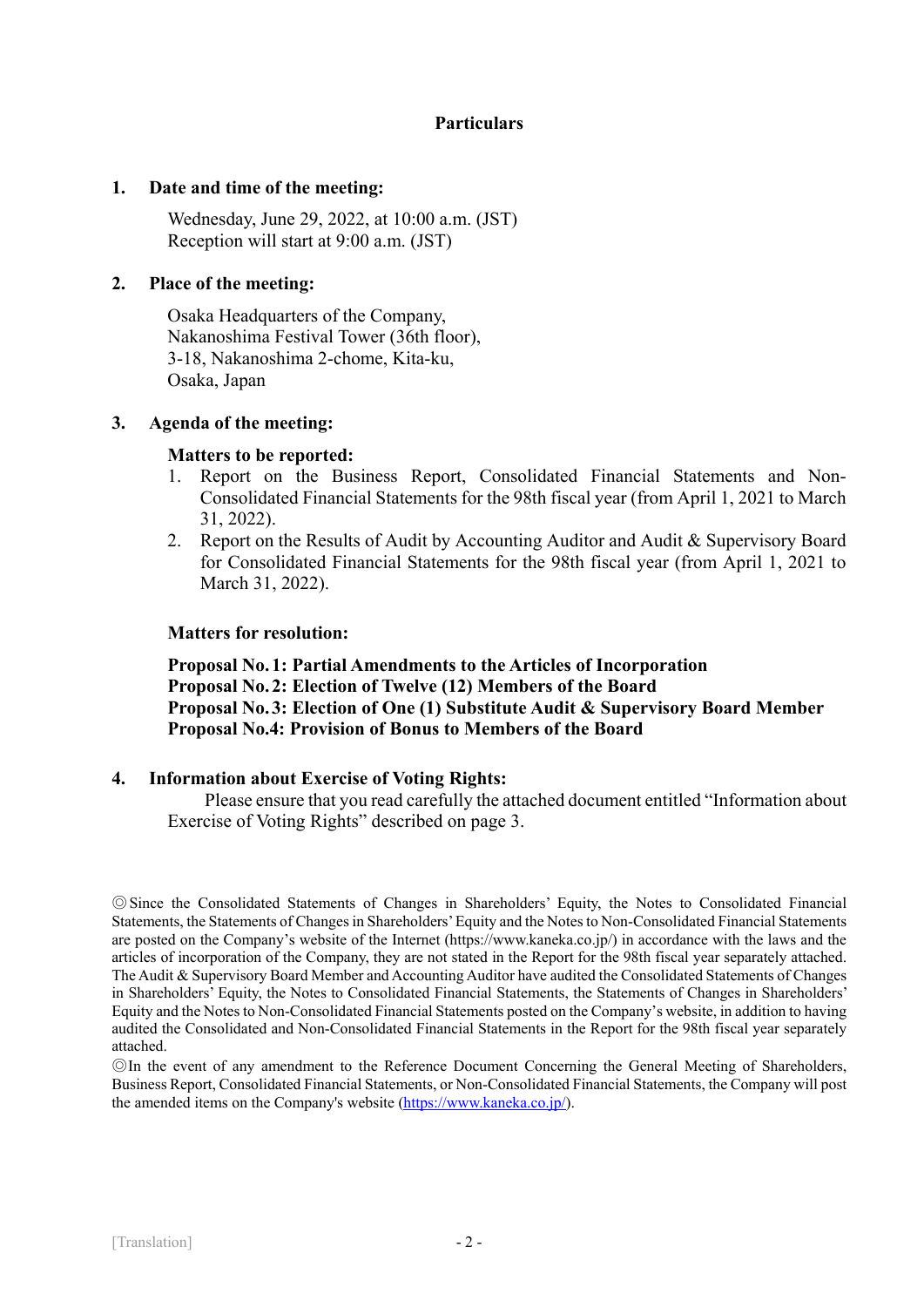# **Information about Exercise of Voting Rights:**

- 1. If you do not express the approval or disapproval on the Voting Rights Exercise Form delivered, the Company will consider it indicative approval for all matters for resolution.
- 2. In the event that one and the same shareholder exercises voting rights both via return mail and via the Internet, the Company will consider the exercise of voting rights via the Internet to be valid. Moreover, in the event one and the same shareholder exercises voting rights several times via the same method, the Company will consider the last exercise of voting rights to be valid.

To the Institutional Investors:

The Company participates in the ICJ platform for institutional investors to vote from ProxyEdge® system of Broadridge. For further details, please consult with your custodian(s), nominee(s) and/or broker(s). Voting via the Internet other than the ICJ platform is only available for registered shareholders in Japan with Japanese language only.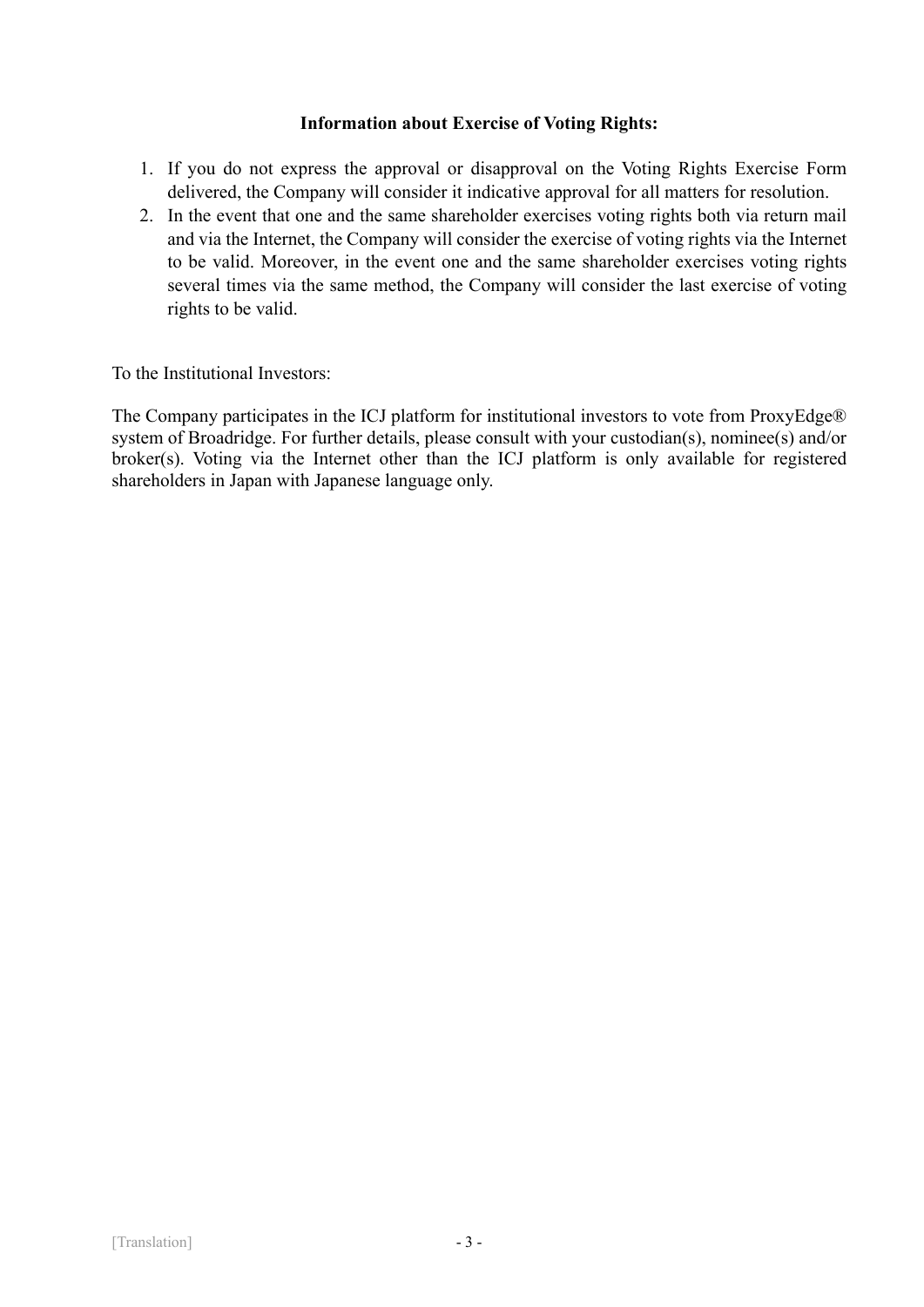# **Reference Document Concerning the General Meeting of Shareholders**

# **Proposals and Matters for Reference**

# **Proposal No. 1: Partial Amendments to the Articles of Incorporation**

# 1. Reasons for Proposal

The revised regulations specified in the Proviso to Article 1 of the Supplementary Provisions to the Act on Partial Amendment of the Companies Act (No. 70 of 2019) become effective on September 1, 2022. In view of this coming development, to prepare for the introduction of systems for electronic provision of materials for general meetings of shareholders, the Articles of Incorporation are amended as follows.

- (1) Proposed Article 14, Paragraph 1 in the Articles of Incorporation stipulates that the Company takes measures for electronic provision of information contained in reference documents concerning the general meeting of shareholders and other documents.
- (2) Proposed Article 14, Paragraph 2 in the Articles of Incorporation establishes a provision to limit the scope of matters to be described in paper copy delivered to shareholders who request delivery of such copy.
- (3) The stipulation on internet disclosure and deemed provision of reference documents for the general meeting of shareholders, etc. (the current Article 14 of the Articles of Incorporation) is to be deleted, as it will no longer be necessary.
- (4) In tandem with the above additions and deletions, supplementary provisions are established with respect to effective dates and other matters.

# 2. Details of Amendments

Details of the proposed amendments are as follows.

|                                                             | (Changed items are underlined.)                                                                          |
|-------------------------------------------------------------|----------------------------------------------------------------------------------------------------------|
| Current Article(s) for which changes are proposed           | Proposed change                                                                                          |
| (Internet disclosure and deemed provision of reference      | <deletion></deletion>                                                                                    |
| documents for the general meeting of shareholders, etc.)    |                                                                                                          |
| Article 14                                                  |                                                                                                          |
| When convening a general meeting of shareholders, the       |                                                                                                          |
| Company may disclose information related to matters         |                                                                                                          |
| required to be listed or expressed in reference document    |                                                                                                          |
| concerning the general meeting of shareholders, business    |                                                                                                          |
| report, non-consolidated financial statements<br>– and      |                                                                                                          |
| consolidated financial statements by methods using the      |                                                                                                          |
| Internet, in accordance with the ministerial ordinances of  |                                                                                                          |
| the Ministry of Justice. In such cases, said information is |                                                                                                          |
| deemed to be provided to shareholders.                      |                                                                                                          |
| <new addition=""></new>                                     | (Measures for electronic provision, etc.)                                                                |
|                                                             | Article 14                                                                                               |
|                                                             | When convening a general meeting of shareholders,                                                        |
|                                                             | the Company shall adopt measures for electronic                                                          |
|                                                             | provision of the information contained in reference                                                      |
|                                                             | documents for general meetings of shareholders, etc.                                                     |
|                                                             | If a shareholder submits, by the record date of voting<br>2.                                             |
|                                                             | rights, a request for delivery of paper copy, the                                                        |
|                                                             | Company may omit in said paper copy delivered to<br>said shareholder some or all of the items stipulated |
|                                                             | by the ministerial ordinances of the Ministry of                                                         |
|                                                             | Justice among the items for which measures for                                                           |
|                                                             | electronic provision are adopted.                                                                        |
|                                                             |                                                                                                          |
|                                                             |                                                                                                          |
|                                                             |                                                                                                          |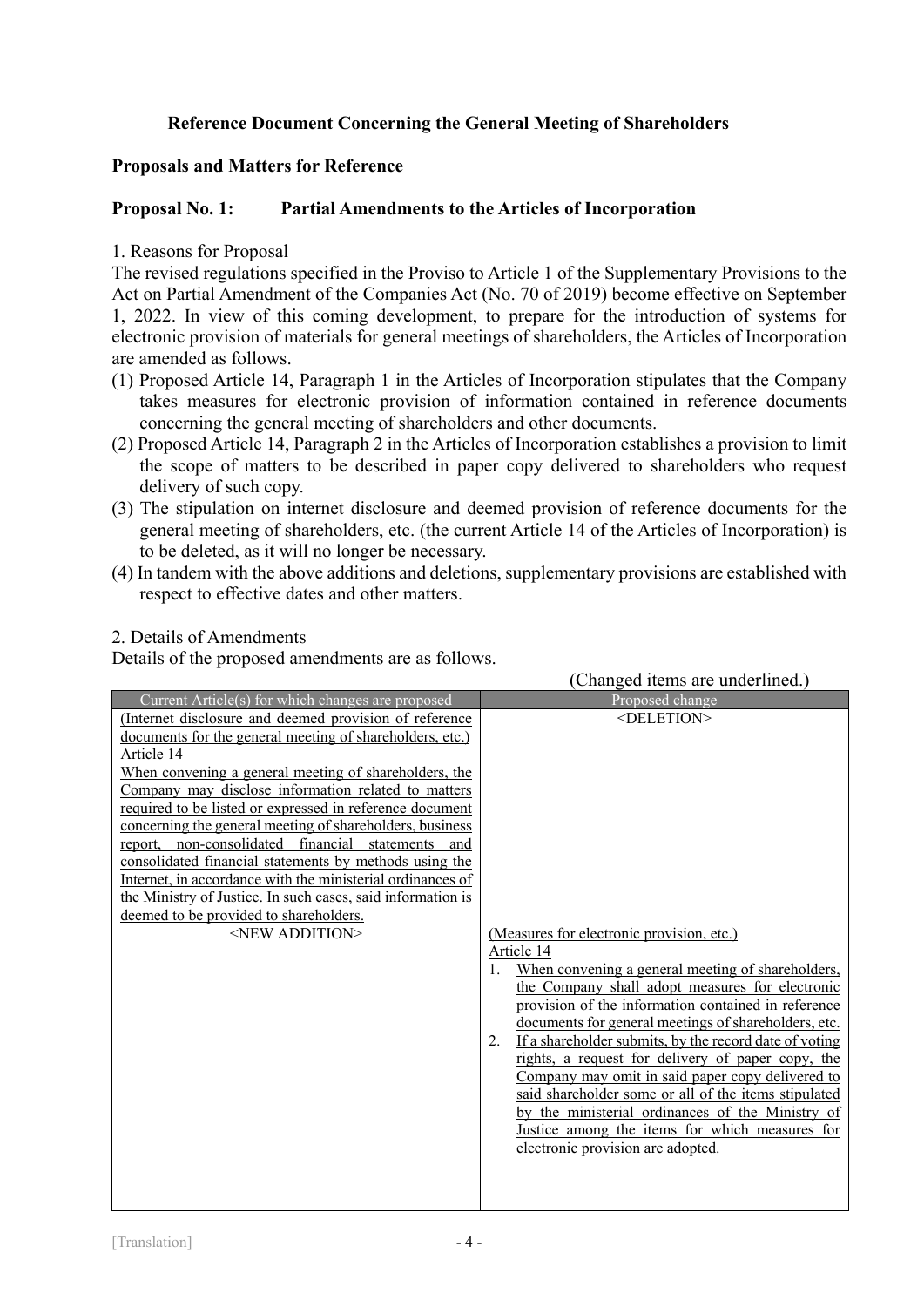| $\le$ NEW ADDITION $>$ |    | (Supplementary provisions)                             |
|------------------------|----|--------------------------------------------------------|
|                        |    | The deletion of the current Article 14 of the Articles |
|                        |    | of Incorporation (Internet disclosure and deemed       |
|                        |    | provision of reference documents for the general       |
|                        |    | meeting of shareholders, etc.) and the addition of the |
|                        |    | amended Article 14 (Measures for electronic            |
|                        |    | provision, etc.) shall be effective as of September 1, |
|                        |    | 2022 (hereinafter "the Effective Date").               |
|                        |    | Notwithstanding Paragraph 1 above, the current         |
|                        |    | Article 14 of the Articles of Incorporation (Internet) |
|                        |    | disclosure and deemed provision of reference           |
|                        |    | documents for the general meeting of shareholders,     |
|                        |    | etc.) shall be in effect for all general meetings of   |
|                        |    | shareholders held on or before February 28, 2023.      |
|                        | 3. | These Supplementary Provisions shall be deleted        |
|                        |    | after the date six months following the Effective      |
|                        |    | Date or the date three months following the date of    |
|                        |    | the general meeting of shareholders described in       |
|                        |    | Paragraph 2 above, whichever is later.                 |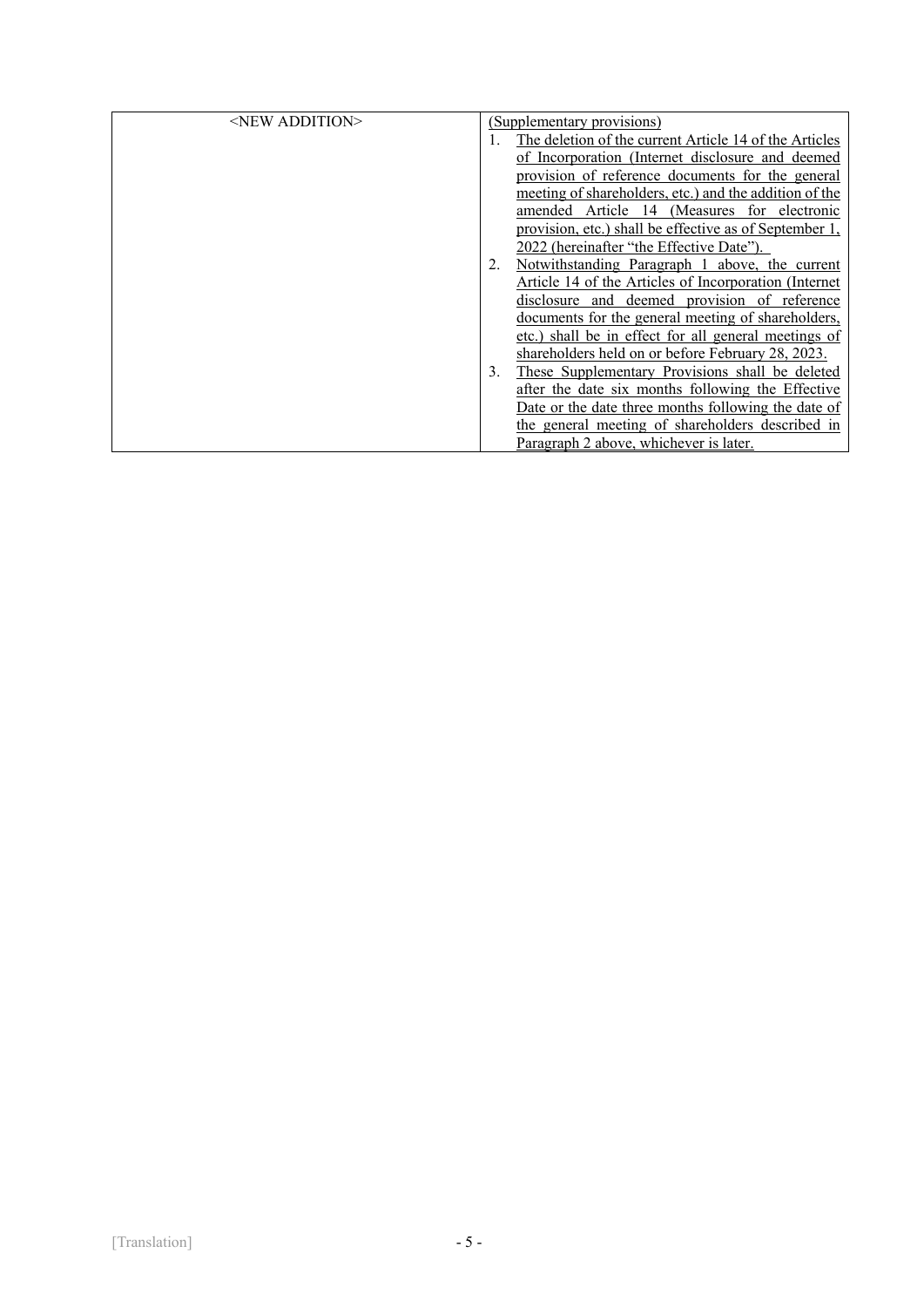# **Proposal No. 2: Election of Twelve (12) Members of the Board**

The terms of office of all twelve (12) Members of the Board will expire at the conclusion of this General Meeting of Shareholders. Accordingly, we propose to elect twelve (12) Members of the Board.

| Candidate<br>Number |                                                                                    | Name                          | Current Position and Responsibility in the Company                                                                                                                                                           | Attendance at<br>Meetings of the<br>Board of<br>Directors |
|---------------------|------------------------------------------------------------------------------------|-------------------------------|--------------------------------------------------------------------------------------------------------------------------------------------------------------------------------------------------------------|-----------------------------------------------------------|
| 1.                  | Reappointment                                                                      | Kimikazu Sugawara<br>(Male)   | Chairman of the Board (Representative Director)                                                                                                                                                              | 14/14<br>$(100\%)$                                        |
| 2.                  | Reappointment                                                                      | Minoru Tanaka<br>(Male)       | President (Representative Director)                                                                                                                                                                          | 14/14<br>$(100\%)$                                        |
| 3.                  | Reappointment                                                                      | Kazuhiko Fujii<br>(Male)      | Member of the Board, Executive Vice President<br>In charge of Overall Business, E&I Technology<br>Solutions Vehicle, Global Business and New Business<br>Development                                         | 14/14<br>$(100\%)$                                        |
| 4.                  | Reappointment                                                                      | Shinichiro Kametaka<br>(Male) | Member of the Board, Executive Vice President<br>In charge of Material Solutions Unit, Chemicals<br>Purchasing and Human Resources and General<br>Manager of Task Force (Sustainability (SX)) Division       | 14/14<br>$(100\%)$                                        |
| 5.                  | Reappointment                                                                      | Shinobu Ishihara<br>(Male)    | Member of the Board, Senior Managing Executive<br>Officer<br>In charge of Accounting, Finance and Investor<br>Relations                                                                                      | 14/14<br>$(100\%)$                                        |
| 6.                  | Reappointment                                                                      | Katsunobu Doro<br>(Male)      | Member of the Board, Managing Executive Officer<br>In charge of PV & Energy management Solutions<br>Vehicle and Member of the Board, President of Kaneka<br>Americas Holding, Inc.                           | 14/14<br>$(100\%)$                                        |
| 7.                  | Reappointment                                                                      | Jun Enoki<br>(Male)           | Member of the Board, Managing Executive Officer<br>In charge of Nutrition Solutions Unit, Foods & Agris<br>Solutions Vehicle, Healthy Foods Strategic Unit, Internal<br>Controls and Group Companies Support | 14/14<br>$(100\%)$                                        |
| 8.                  | Reappointment                                                                      | Mamoru Kadokura<br>(Male)     | Member of the Board, Senior Managing Corporate<br><b>Executive Officer</b><br>In charge of Research and Security and General<br>Manager of Green Planet Project                                              | 14/14<br>$(100\%)$                                        |
| 9.                  | Reappointment<br>Outside Member of the<br>Board<br>Independent<br>Director/Auditor | Takeo Inokuchi<br>(Male)      | Outside Member of the Board                                                                                                                                                                                  | 14/14<br>$(100\%)$                                        |
| 10.                 | Reappointment<br>Outside Member of the<br>Board<br>Independent<br>Director/Auditor | Mamoru Mohri<br>(Male)        | Outside Member of the Board                                                                                                                                                                                  | 14/14<br>$(100\%)$                                        |
| 11                  | Reappointment<br>Outside Member of the<br>Board<br>Independent<br>Director/Auditor | Jun Yokota<br>(Male)          | Outside Member of the Board                                                                                                                                                                                  | 14/14<br>$(100\%)$                                        |

| The candidates for Members of the Board are as follows: |  |  |  |  |  |  |  |  |  |
|---------------------------------------------------------|--|--|--|--|--|--|--|--|--|
|---------------------------------------------------------|--|--|--|--|--|--|--|--|--|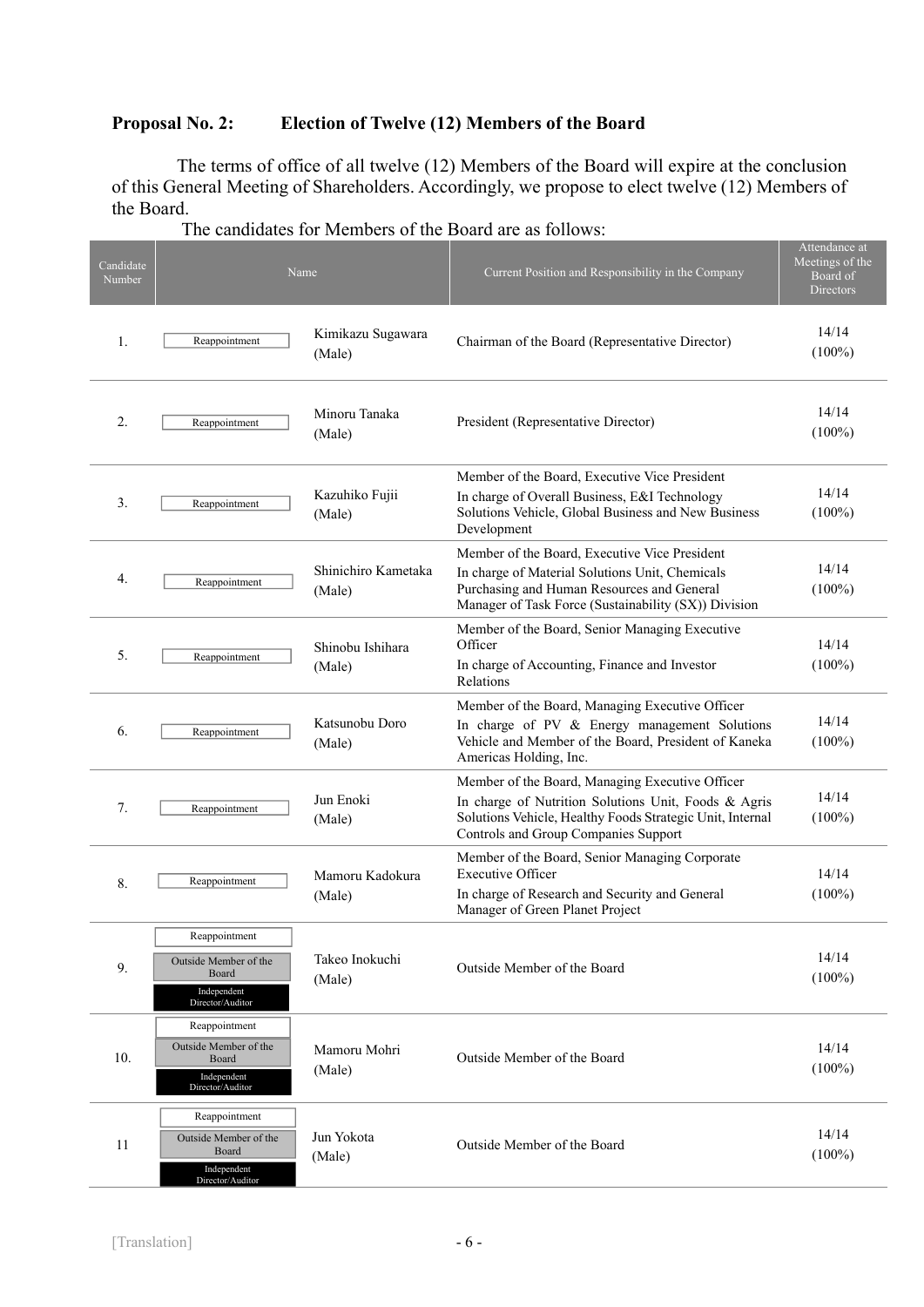| Candidate<br>Number |                                 | Name                      | Current Position and Responsibility in the Company | Attendance at<br>Meetings of the<br>Board of<br><b>Directors</b> |
|---------------------|---------------------------------|---------------------------|----------------------------------------------------|------------------------------------------------------------------|
|                     | New Appointment                 |                           |                                                    |                                                                  |
| 12                  | Outside Member of the<br>Board  | Yuko Sasakawa<br>(Female) | $\overline{\phantom{0}}$                           | $\overline{\phantom{0}}$                                         |
|                     | Independent<br>Director/Auditor |                           |                                                    |                                                                  |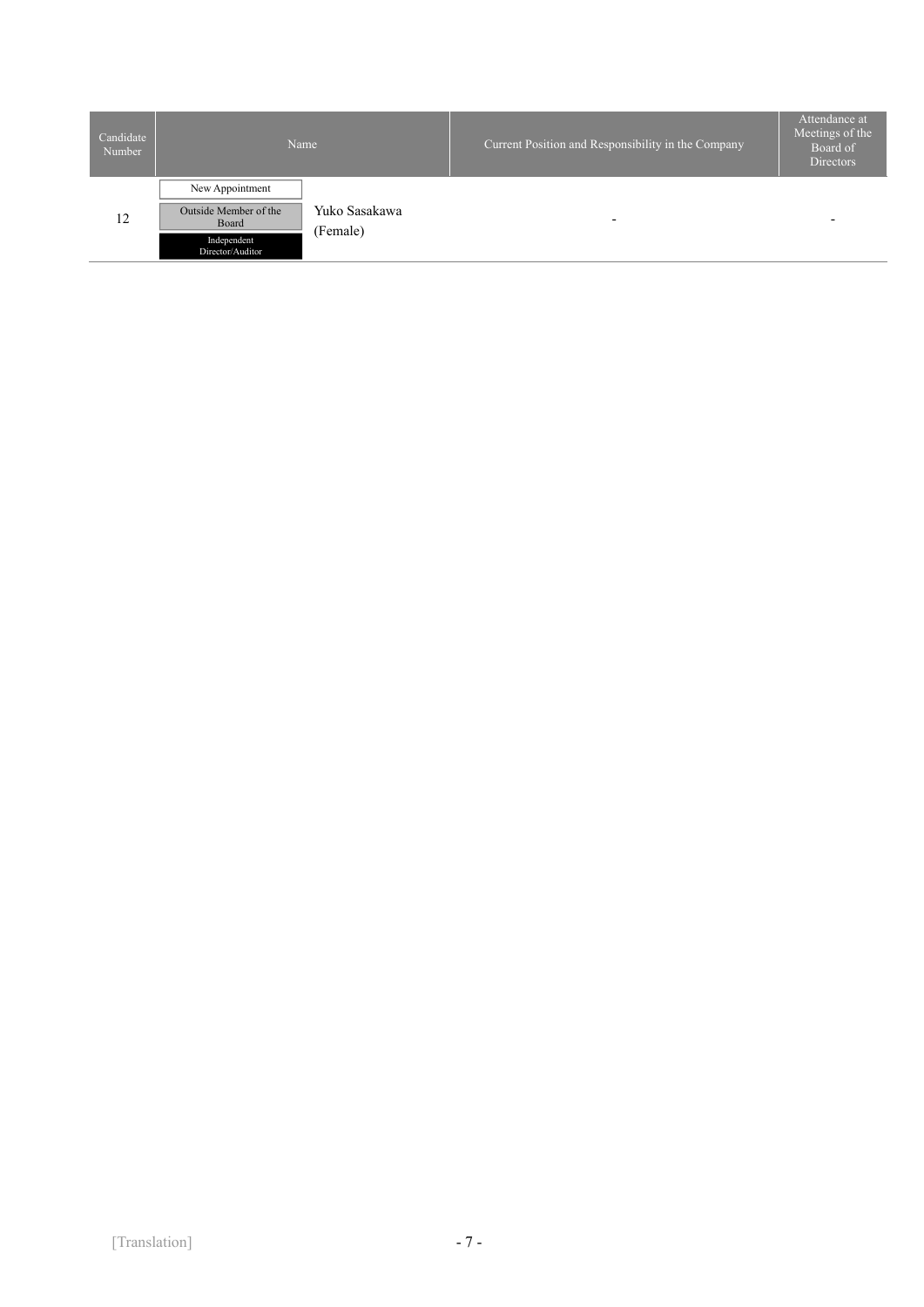## Candidates for Members of the Board

| Candidate<br>Number | Name<br>(Date of birth)<br>(Sex)   |                                                  | Brief history<br>(Position and responsibility and important position of other organizations<br>concurrently assumed)                                              | Number of<br>shares of the<br>Company held<br>by Candidate |
|---------------------|------------------------------------|--------------------------------------------------|-------------------------------------------------------------------------------------------------------------------------------------------------------------------|------------------------------------------------------------|
| 1.                  | Reappointment<br>Kimikazu Sugawara | Apr. 1970<br>Jun. 2000<br>Jun. 2003<br>Jun. 2006 | Joined the Company<br>Member of the Board of the Company<br>Managing Member of the Board of the Company<br>Member of the Board, Managing Executive Officer of the | 8.600<br>shares                                            |
|                     | (March 31, 1947)<br>(Male)         | Apr. 2008<br>Apr. 2014                           | Company<br>President (Representative Director) of the Company<br>Chairman of the Board (Representative Director) of the<br>Company                                |                                                            |
|                     |                                    |                                                  | Presently in the post                                                                                                                                             |                                                            |

#### **[Reasons for nomination as a Member of the Board candidate]**

Mr. Kimikazu Sugawara, since becoming Member of the Board of the Company, has served many years as President (Representative Director), Chairman of the Board (Representative Director), and Board Chairperson, and has abundant experience in, and excellent insight into, corporate management. Therefore, the Company nominates him as a Member of the Board candidate as he is expected to contribute to increasing its medium- to long-term corporate value and to strengthen the oversight function over the entire Group.

| 2. | Reappointment                       | Apr. 1977<br>Jun. 2010 | Joined the Company<br>Member of the Board, Managing Executive Officer of the<br>Company | 8,000<br>shares |
|----|-------------------------------------|------------------------|-----------------------------------------------------------------------------------------|-----------------|
|    | Minoru Tanaka<br>(October 27, 1954) | Jun. 2014              | Member of the Board, Senior Managing Executive Officer of<br>the Company                |                 |
|    | (Male)                              | Jun. 2016              | Member of the Board, Executive Vice President of the<br>Company                         |                 |
|    |                                     | Apr. 2018              | Executive Vice President (Representative Director) of the<br>Company                    |                 |
|    |                                     | April 2020             | President (Representative Director) of the Company                                      |                 |
|    |                                     |                        | Presently in the post                                                                   |                 |

#### **[Reasons for nomination as a Member of the Board candidate]**

Mr. Minoru Tanaka has long worked in the Planning division. Since becoming Member of the Board of the Company, he has served as Managing Executive Officer, Senior Managing Executive Officer, Executive Vice President (Representative Director) and President (Representative Director) and has abundant experience in, and excellent insight into, corporate management. Therefore, the Company nominates him as a Member of the Board candidate as he is expected to contribute to increasing its medium- to long-term corporate value and to strengthen the oversight function over the entire Group.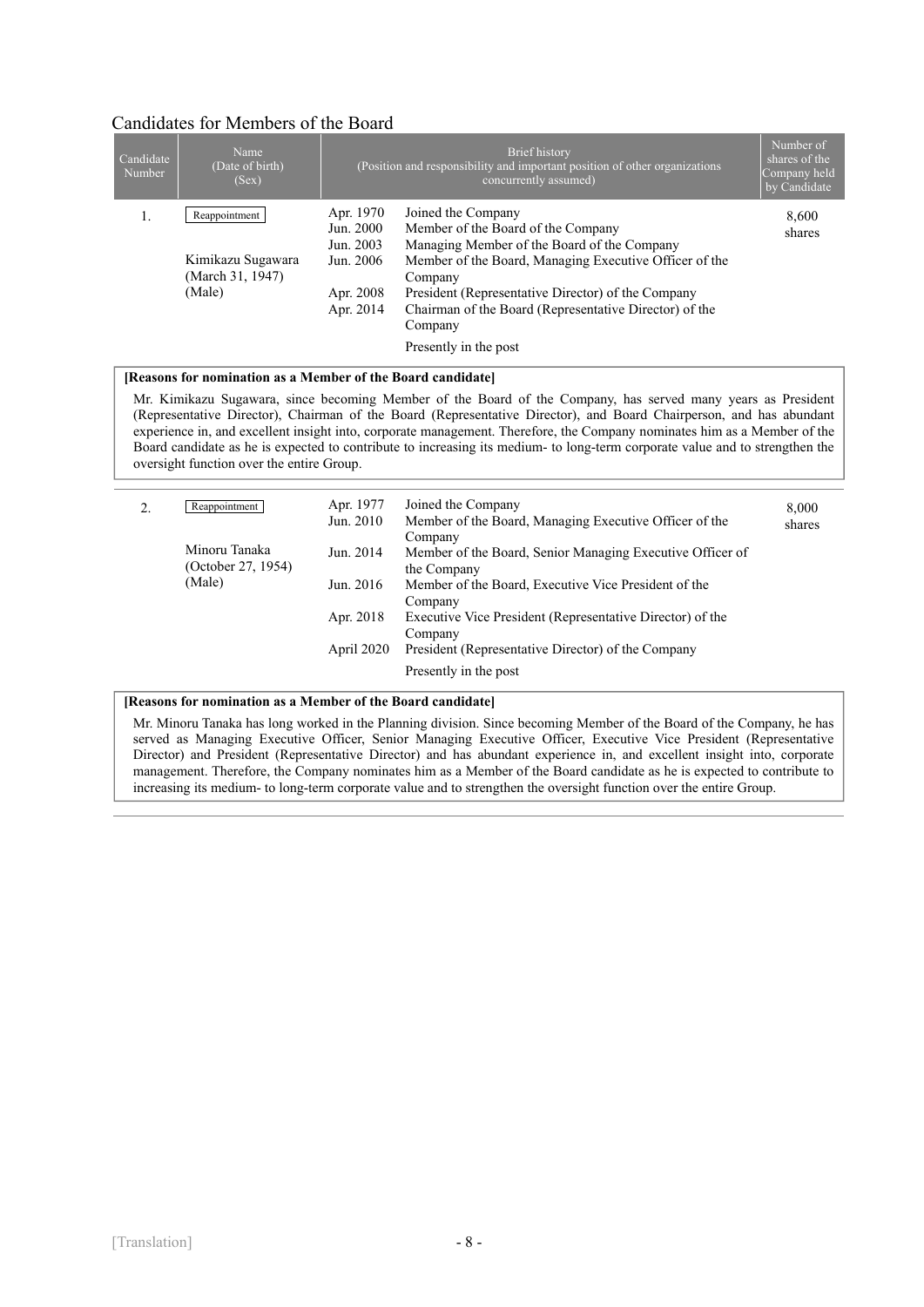| Candidate<br><b>Number</b> | Name<br>(Date of birth)<br>(Sex)                             |                                                                            | Brief history<br>(Position and responsibility and important position of other organizations<br>concurrently assumed)                                                                                                                                                                                                                                                                                                                                                                                                          | Number of<br>shares of the<br>Company held<br>by Candidate |
|----------------------------|--------------------------------------------------------------|----------------------------------------------------------------------------|-------------------------------------------------------------------------------------------------------------------------------------------------------------------------------------------------------------------------------------------------------------------------------------------------------------------------------------------------------------------------------------------------------------------------------------------------------------------------------------------------------------------------------|------------------------------------------------------------|
| 3.                         | Reappointment<br>Kazuhiko Fujii<br>(June 17, 1961)<br>(Male) | Apr. 1985<br>Jun. 2012<br>Jun. 2016<br>Apr. 2020<br>Apr. 2021<br>Apr. 2022 | Joined the Company<br>Executive Officer of the Company<br>Member of the Board, Managing Executive Officer of the<br>Company<br>Member of the Board, Executive Vice President of the<br>Company<br>In charge of Overall Business, Health Care Solutions Unit,<br>Supplements, E&I Technology Solutions Vehicle, New<br>Business Development and United States business of the<br>Company<br>In charge of Overall Business, E&I Technology Solutions<br>Vehicle, Global Business and New Business Development<br>of the Company | 6,000<br>shares                                            |
|                            |                                                              |                                                                            | Presently in the post                                                                                                                                                                                                                                                                                                                                                                                                                                                                                                         |                                                            |

#### **[Reasons for nomination as a Member of the Board candidate]**

Mr. Kazuhiko Fujii has long worked in the Functional Plastics and Life Science Products segments of the Company, and has many years of experience working overseas. Since becoming Member of the Board of the Company, he has served as Managing Executive Officer and Executive Vice President, and has abundant experience in, and excellent insight into, corporate management, including being in charge of a broad range of divisions. Therefore, the Company nominates him as a Member of the Board candidate as he is expected to contribute to increasing its medium- to long-term corporate value from a global viewpoint and to strengthen the oversight function over the entire Group and the divisions he is in charge of.

| 4. | Reappointment<br>Shinichiro Kametaka<br>(November 13,1957)<br>(Male) | Apr. 1981<br>Jun. 2011<br>Jun. 2014<br>Jun. 2017 | Joined the Company<br>Executive Officer of the Company<br>Member of the Board, Managing Executive Officer of the<br>Company<br>Member of the Board, Senior Managing Executive Officer<br>of the Company                                                             | 6,000<br>shares |
|----|----------------------------------------------------------------------|--------------------------------------------------|---------------------------------------------------------------------------------------------------------------------------------------------------------------------------------------------------------------------------------------------------------------------|-----------------|
|    |                                                                      | Apr. 2021<br>Jul. 2021                           | In charge of Corporate Staff, Material Solutions Unit,<br>Chemicals Purchasing, Human Resources and ESG<br>Promotion (vice in charge) and General Manager of Human<br>Resources Department of the Company<br>In charge of Corporate Staff, Material Solutions Unit, |                 |
|    |                                                                      |                                                  | Chemicals Purchasing, Human Resources and ESG<br>Promotion (vice in charge) of the Company                                                                                                                                                                          |                 |
|    |                                                                      | Apr. 2022                                        | Member of the Board, Executive Vice President<br>In charge of Material Solutions Unit, Chemicals Purchasing<br>and Human Resources and General Manager of Task Force<br>(Sustainability (SX)) Division of the Company                                               |                 |
|    |                                                                      |                                                  | Presently in the post                                                                                                                                                                                                                                               |                 |

#### **[Reasons for nomination as a Member of the Board candidate]**

Mr. Shinichiro Kametaka has long worked in the Chemicals segment of the Company and with chemicals purchases. Since becoming Member of the Board of the Company, he has served as Managing Executive Officer, Senior Managing Executive Officer and Executive Vice President, and has abundant experience in, and excellent insight into, corporate management, including being in charge of a broad range of business divisions. Therefore, the Company nominates him as a Member of the Board candidate as he is expected to contribute to increasing its medium- to long-term corporate value and to strengthen the oversight function over the entire Group and the businesses he is in charge of.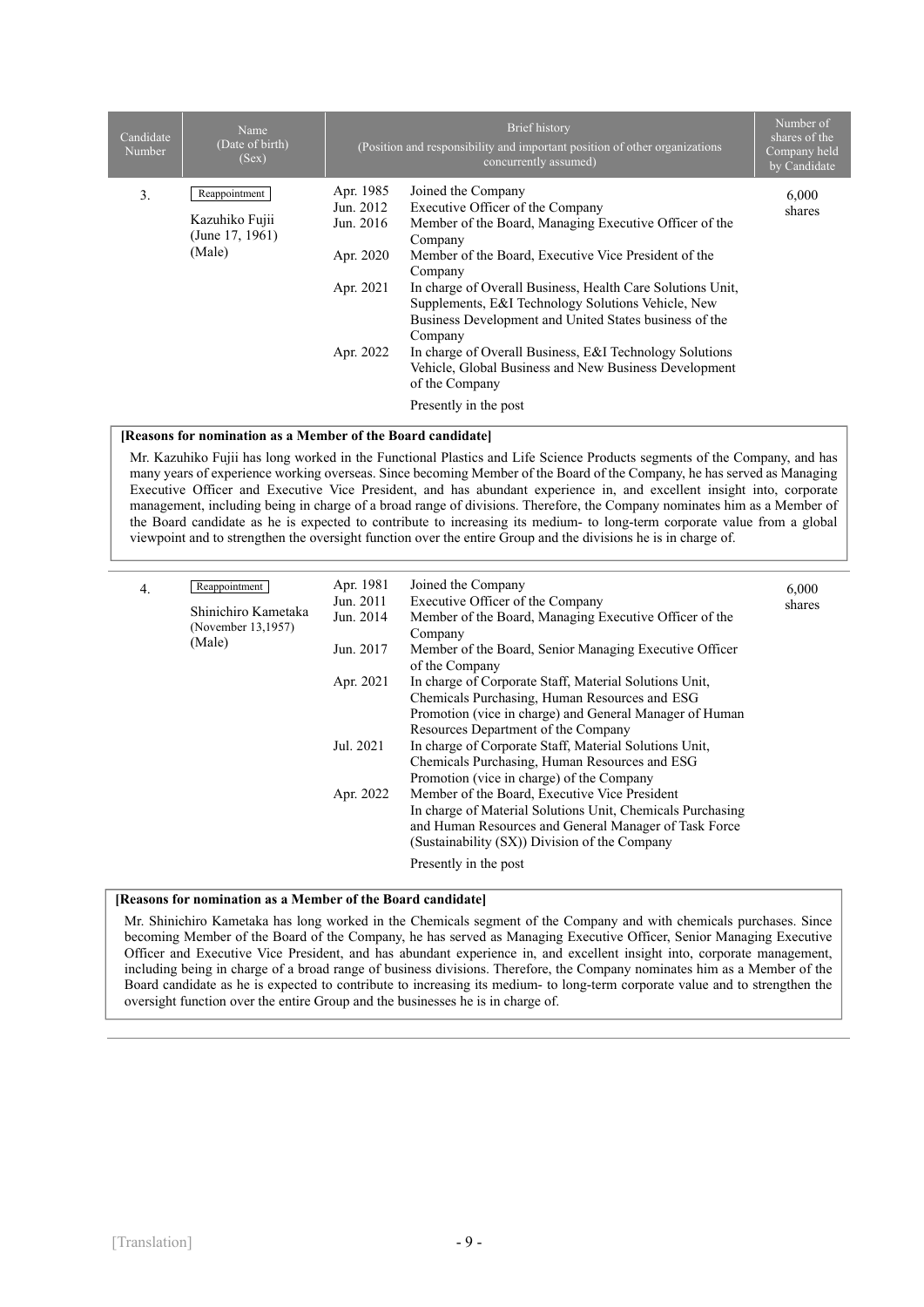| Candidate<br>Number | Name<br>(Date of birth)<br>(Sex)                             |                                                                                         | Brief history<br>(Position and responsibility and important position of other organizations<br>concurrently assumed)                                                                                                                                                                                                                                                                                                                                                                        | Number of<br>shares of the<br>Company held<br>by Candidate |
|---------------------|--------------------------------------------------------------|-----------------------------------------------------------------------------------------|---------------------------------------------------------------------------------------------------------------------------------------------------------------------------------------------------------------------------------------------------------------------------------------------------------------------------------------------------------------------------------------------------------------------------------------------------------------------------------------------|------------------------------------------------------------|
| 5.                  | Reappointment<br>Shinobu Ishihara<br>(May 4, 1955)<br>(Male) | Apr. 1980<br>Jun. 2010<br>Jun. 2014<br>Jun. 2015<br>Apr. 2018<br>Apr. 2021<br>Apr. 2022 | Joined the Company<br>Executive Officer of the Company<br>Managing Executive Officer of the Company<br>Member of the Board, Managing Executive Officer of the<br>Company<br>Member of the Board, Senior Managing Executive Officer of<br>the Company<br>In charge of Investor & Public Relations, Legal Affairs,<br>Accounting and Finance and IoT Solutions Center of the<br>Company<br>In charge of Accounting, Finance and Investor Relations of<br>the Company<br>Presently in the post | 6,000<br>shares                                            |

#### **[Reasons for nomination as a Member of the Board candidate]**

Mr. Shinobu Ishihara has long worked in the Accounting and Finance and Investor & Public Relations divisions of the Company. Since becoming Member of the Board of the Company, he has served as Managing Executive Officer and Senior Managing Executive Officer and has abundant experience in, and excellent insight into, corporate management, including being in charge of a broad range of divisions. Therefore, the Company nominates him as a Member of the Board candidate as he is expected to contribute to increasing its medium- to long-term corporate value and to strengthen the oversight function over the entire Group and the divisions he is in charge of.

| 6. | Reappointment<br>Katsunobu Doro<br>(January 13, 1960)<br>(Male) | Apr. 1982<br>Jun. 2014<br>Apr. 2017<br>Mar. 2019 | Joined the Company<br>Executive Officer of the Company<br>Managing Executive Officer of the Company<br>Member of the Board, President of Kaneka Americas<br>Holding, Inc. | 2,500<br>shares |
|----|-----------------------------------------------------------------|--------------------------------------------------|---------------------------------------------------------------------------------------------------------------------------------------------------------------------------|-----------------|
|    |                                                                 | Jun. 2019                                        | Member of the Board, Managing Executive Officer of the<br>Company<br>Member of the Board, President of Kaneka Americas<br>Holding, Inc.                                   |                 |
|    |                                                                 | Apr. 2020                                        | In charge of PV & Energy management Solutions Vehicle of<br>the Company and Member of the Board, President of Kaneka<br>Americas Holding, Inc.                            |                 |
|    |                                                                 |                                                  | Presently in the post                                                                                                                                                     |                 |

#### **[Reasons for nomination as a Member of the Board candidate]**

Mr. Katsunobu Doro has long worked in the Functional Plastics, and Electrical and Electronic Materials segments of the Company. Since becoming Member of the Board of the Company, he has served as Managing Executive Officer and has many years of experience working overseas, and has abundant experience in, and insights into, the business divisions. Therefore, the Company, which is pursuing diversified and global businesses development, nominates him as a Member of the Board candidate as he is expected to contribute to increasing its medium- to long-term corporate value and to strengthen the oversight function over the geographic areas and businesses he is in charge of.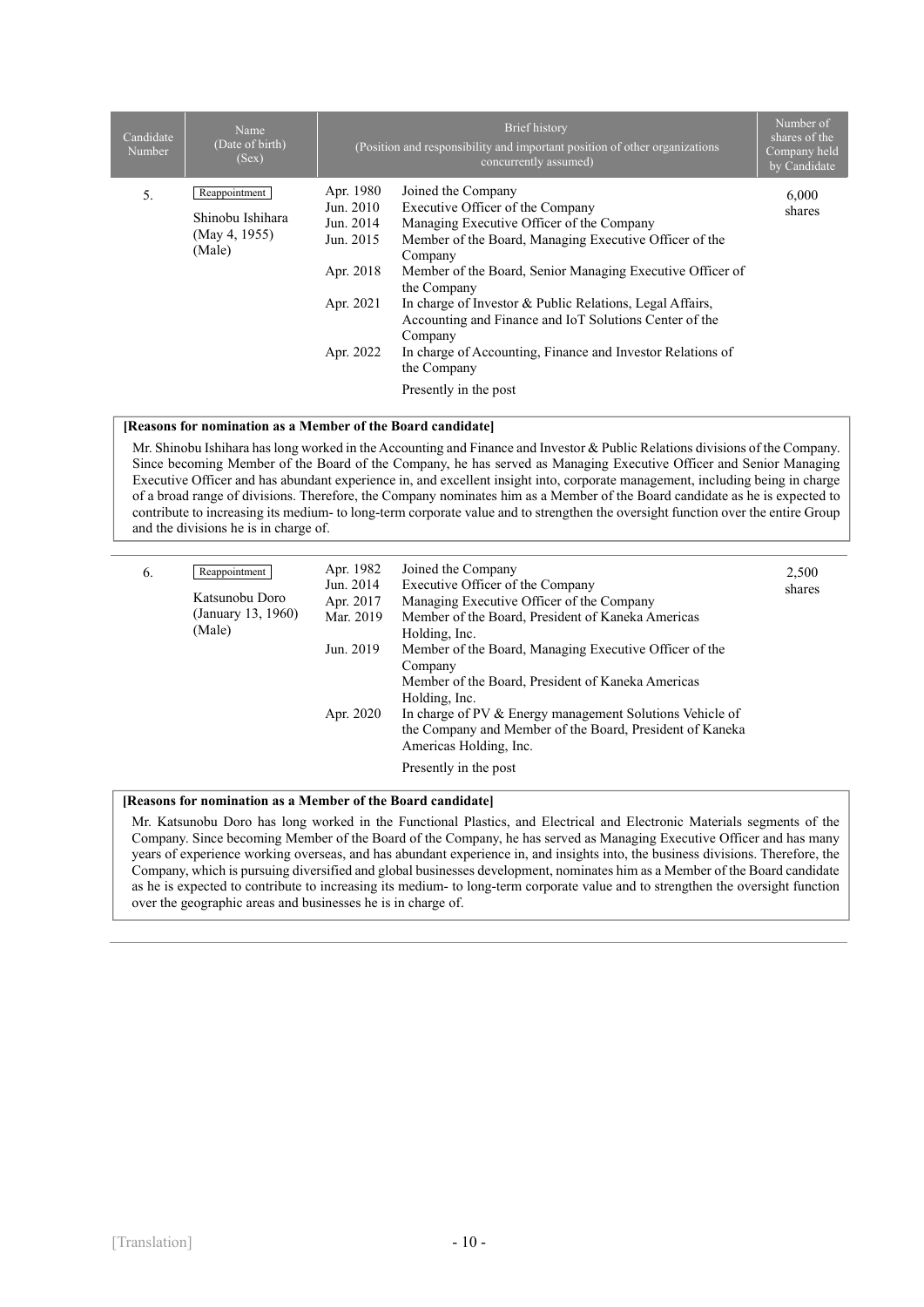| Candidate<br>Number | Name<br>(Date of birth)<br>(Sex)                            |                                                                            | Brief history<br>(Position and responsibility and important position of other organizations<br>concurrently assumed)                                                                                                                                                                                                                                                                                                                                                                            | Number of<br>shares of the<br>Company held<br>by Candidate |
|---------------------|-------------------------------------------------------------|----------------------------------------------------------------------------|-------------------------------------------------------------------------------------------------------------------------------------------------------------------------------------------------------------------------------------------------------------------------------------------------------------------------------------------------------------------------------------------------------------------------------------------------------------------------------------------------|------------------------------------------------------------|
| 7.                  | Reappointment<br>Jun Enoki<br>(September 8, 1960)<br>(Male) | Apr. 1983<br>Jun. 2013<br>Apr. 2017<br>Jun. 2019<br>Apr. 2021<br>Apr. 2022 | Joined the Company<br>Executive Officer of the Company<br>Managing Executive Officer of the Company<br>Member of the Board, Managing Executive Officer of the<br>Company<br>In charge of Nutrition Solutions Unit and General Manager of<br>Foods & Agris Solutions Vehicle of the Company<br>In charge of Nutrition Solutions Unit, Foods & Agris<br>Solutions Vehicle, Healthy Foods Strategic Unit, Internal<br>Controls and Group Companies Support of the Company<br>Presently in the post | 1,200<br>shares                                            |

#### **[Reasons for nomination as a Member of the Board candidate]**

Mr. Jun Enoki has long worked in the Food Business segment of the Company. Since becoming Member of the Board of the Company, he has served as Managing Executive Officer, and has abundant experience in, and insights into, the business division. Therefore, the Company nominates him as a Member of the Board candidate as he is expected to contribute to increasing its medium- to long-term corporate value and to strengthen the oversight function over the entire Group and the divisions he is in charge of.

| 8. | Reappointment                               | Apr. 1987<br>Jun. 2010 | Joined the Company<br>Executive Officer of the Company                                                             | 8,000<br>shares |
|----|---------------------------------------------|------------------------|--------------------------------------------------------------------------------------------------------------------|-----------------|
|    | Mamoru Kadokura<br>(June 1, 1959)<br>(Male) | Jun. 2012              | Member of the Board, Managing Executive Officer of the<br>Company                                                  |                 |
|    |                                             | Apr. 2014              | President (Representative Director) of the Company                                                                 |                 |
|    |                                             | Mar. 2020              | Retired from the post of President (Representative Director)<br>of the Company                                     |                 |
|    |                                             | Apr. 2020              | Member of the Board, Senior Managing Corporate Executive<br>Officer of the Company                                 |                 |
|    |                                             | Apr. 2021              | In charge of Research and Security and General Manager of<br>Material Solutions New Research Engine of the Company |                 |
|    |                                             | Apr. 2022              | In charge of Research and Security and General Manager of<br>Green Planet Project of the Company                   |                 |
|    |                                             |                        | Presently in the post                                                                                              |                 |

#### **[Reasons for nomination as a Member of the Board candidate]**

Mr. Mamoru Kadokura, since becoming Member of the Board of the Company, has served as General Manager of Corporate R&D Planning and Administration Division, officer in charge of business divisions, and President (Representative Director) of the Company, and has abundant experience in, and excellent insight into, corporate management. Therefore, the Company nominates him as a Member of the Board candidate as he is expected to accelerate change in the R&B (Research & Business) of the Company as an "R&D-type company", and to contribute to increasing its medium- to long-term corporate value and to strengthen the oversight function over the entire Group.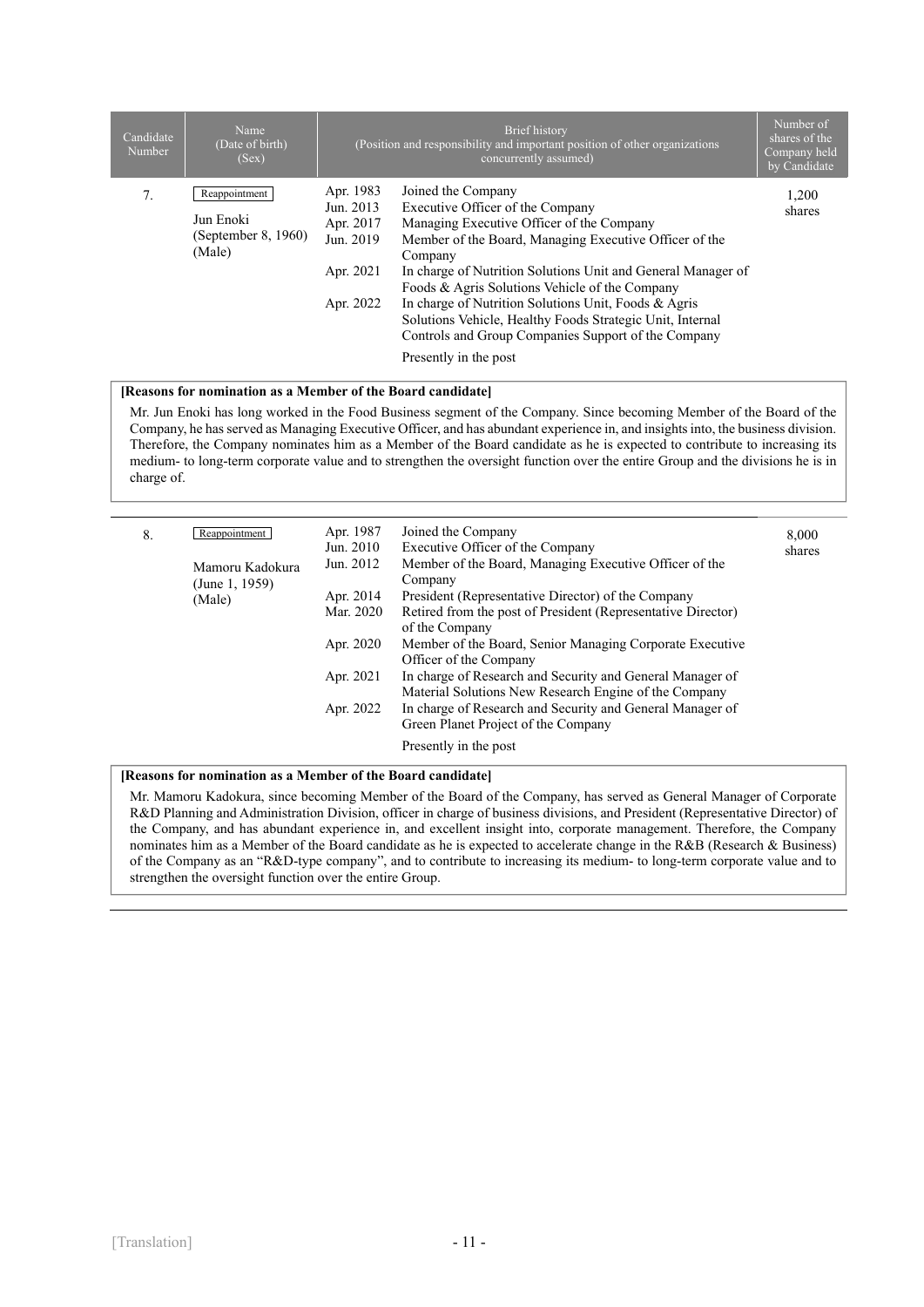| Candidate<br>Number                                                                                          | Name<br>(Date of birth)<br>(Sex) |           | Brief history<br>(Position and responsibility and important position of other organizations<br>concurrently assumed)         | Number of<br>shares of the<br>Company held<br>by Candidate |
|--------------------------------------------------------------------------------------------------------------|----------------------------------|-----------|------------------------------------------------------------------------------------------------------------------------------|------------------------------------------------------------|
| 9.                                                                                                           | Reappointment                    | Apr. 1965 | Joined Taisho Marine and Fire Insurance Co., Ltd                                                                             | $\overline{0}$                                             |
|                                                                                                              | Outside Member of the Board      | Jun. 1993 | Director of Mitsui Marine and Fire Insurance Co., Ltd.                                                                       |                                                            |
|                                                                                                              | Independent<br>Director/Auditor  | Jun. 1994 | (Formerly Taisho Marine and Fire Insurance Co., Ltd.)<br>Managing Director of Mitsui Marine and Fire                         |                                                            |
|                                                                                                              | Takeo Inokuchi                   |           | Insurance Co., Ltd.                                                                                                          |                                                            |
|                                                                                                              | (April 9, 1942)                  | Apr. 1996 | Representative Director and President of Mitsui Marine and                                                                   |                                                            |
|                                                                                                              | (Male)                           |           | Fire Insurance Co., Ltd.                                                                                                     |                                                            |
|                                                                                                              |                                  | Jun. 2000 | Chief Executive Officer, Representative Director, Chairman<br>and President of Mitsui Marine and Fire Insurance Co., Ltd.    |                                                            |
|                                                                                                              |                                  | Oct. 2001 | Representative Director, Chairman of the Board and Joint                                                                     |                                                            |
|                                                                                                              |                                  |           | CEO of Mitsui Sumitomo Insurance Co., Ltd.                                                                                   |                                                            |
|                                                                                                              |                                  | Apr. 2006 | Representative Director, Chairman of the Board and<br>Executive Officer of Mitsui Sumitomo Insurance Co., Ltd.               |                                                            |
|                                                                                                              |                                  | Jun. 2006 | Retired as Representative Director, Chairman of the Board<br>and Executive Officer of Mitsui Sumitomo<br>Insurance Co., Ltd. |                                                            |
|                                                                                                              |                                  | Jul. 2007 | Senior Advisor of Mitsui Sumitomo Insurance Co., Ltd.                                                                        |                                                            |
|                                                                                                              |                                  | Jun. 2011 | Member of the Board of the Company                                                                                           |                                                            |
|                                                                                                              |                                  | Apr. 2018 | Honorary Advisor of Mitsui Sumitomo Insurance Co., Ltd.                                                                      |                                                            |
|                                                                                                              |                                  |           | Presently in the post                                                                                                        |                                                            |
| (Important position of other organizations concurrently assumed)<br>Outside Director of Kikkoman Corporation |                                  |           |                                                                                                                              |                                                            |

#### **[Reasons for nomination as an Outside Member of the Board candidate and outline of expected role]**

Mr. Takeo Inokuchi has been engaged in the management of a financial institution for many years and has a high level of knowledge and abundant practical experience in top management. He also possesses a detailed knowledge of corporate governance, holding a key position at Japan Association of Corporate Directors, which makes high-level advocacies and recommendations with respect to corporate governance. Therefore, the Company nominates him as an Outside Member of the Board candidate as he is expected to conduct appropriate oversight and provide objective and strategic advice regarding management in general at meetings of the Board of Directors of the Company, utilizing his high level of insight and broad perspective in management.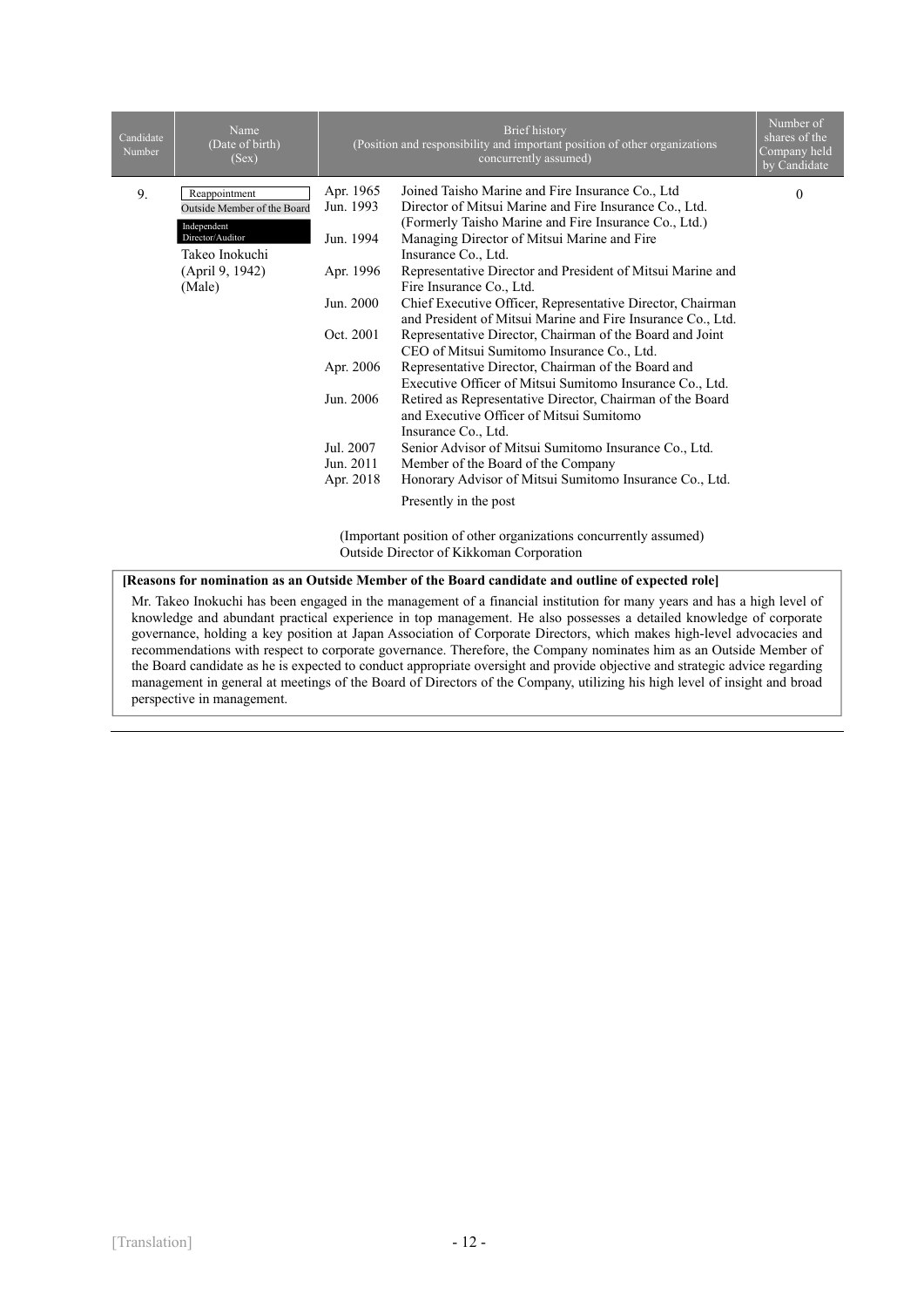| Candidate<br>Number | Name<br>(Date of birth)<br>(Sex)   |                                                                   | <b>Brief</b> history<br>(Position and responsibility and important position of other organizations<br>concurrently assumed) | Number of<br>shares of the<br>Company held<br>by Candidate |  |
|---------------------|------------------------------------|-------------------------------------------------------------------|-----------------------------------------------------------------------------------------------------------------------------|------------------------------------------------------------|--|
| 10.                 | Reappointment                      | Jun. 1976                                                         | Received a doctorate in Chemistry from Flinders University                                                                  | $\mathbf{0}$                                               |  |
|                     | Outside Member of the Board        |                                                                   | of South Australia                                                                                                          |                                                            |  |
|                     | Independent<br>Director/Auditor    | Apr. 1982                                                         | Associate Professor at Hokkaido University, School of<br>Engineering                                                        |                                                            |  |
|                     | Mamoru Mohri<br>(January 29, 1948) | Aug. 1985                                                         | Astronaut at the National Space Development Agency of<br>Japan                                                              |                                                            |  |
|                     | (Male)                             | Sep. 1992                                                         | Conducted experiments as a prime payload specialist on STS-<br>47, Spacelab-J on the NASA Space Shuttle "Endeavour"         |                                                            |  |
|                     |                                    | Feb. 2000                                                         | Worked as a mission specialist for the Shuttle Radar                                                                        |                                                            |  |
|                     |                                    |                                                                   | Topography Mission on the NASA Space Shuttle                                                                                |                                                            |  |
|                     |                                    |                                                                   | "Endeavour"                                                                                                                 |                                                            |  |
|                     |                                    | Oct. 2000                                                         | Chief Executive Director of National Museum of Emerging                                                                     |                                                            |  |
|                     |                                    |                                                                   | Science and Innovation (Miraikan), Japan Science and                                                                        |                                                            |  |
|                     |                                    |                                                                   | Technology Corporation (currently the Japan Science and                                                                     |                                                            |  |
|                     |                                    |                                                                   | Technology Agency)                                                                                                          |                                                            |  |
|                     |                                    | Jun. 2015                                                         | Member of the Board of the Company                                                                                          |                                                            |  |
|                     |                                    | Apr. 2021                                                         | Honorary Chief Executive Director of National Museum of<br>Emerging Science and Innovation (Miraikan), Japan Science        |                                                            |  |
|                     |                                    |                                                                   | and Technology Agency                                                                                                       |                                                            |  |
|                     |                                    | Apr. 2022                                                         | Visiting member of National Research and Development                                                                        |                                                            |  |
|                     |                                    |                                                                   | Agency Japan Aerospace Exploration Agency                                                                                   |                                                            |  |
|                     |                                    |                                                                   | Presently in the post                                                                                                       |                                                            |  |
|                     |                                    | (Important positions of other organizations concurrently assumed) |                                                                                                                             |                                                            |  |
|                     |                                    | Honorary Chief Executive Director of National Museum of Emerging  |                                                                                                                             |                                                            |  |
|                     |                                    |                                                                   | Science and Innovation (Miraikan), Japan Science and Technology Agency                                                      |                                                            |  |
|                     |                                    |                                                                   | Chairperson of Japan Water Award Committee                                                                                  |                                                            |  |
|                     |                                    |                                                                   |                                                                                                                             |                                                            |  |

**[Reasons for nomination as an Outside Member of the Board candidate and outline of expected role]** 

Mr. Mamoru Mohri has diverse and abundant experience and achievements in leading-edge science and technology of the world. The Company holds 'Moving toward an "R&D-type" company' as one of its management policies in its long-term management vision, and has made focused investment of its management resources in R&B (Research & Business). Therefore, the Company nominates him as an Outside Member of the Board candidate as he is expected to conduct appropriate oversight and provide objective and strategic advice regarding management in general at meetings of the Board of Directors of the Company, utilizing his advanced insight and global perspective.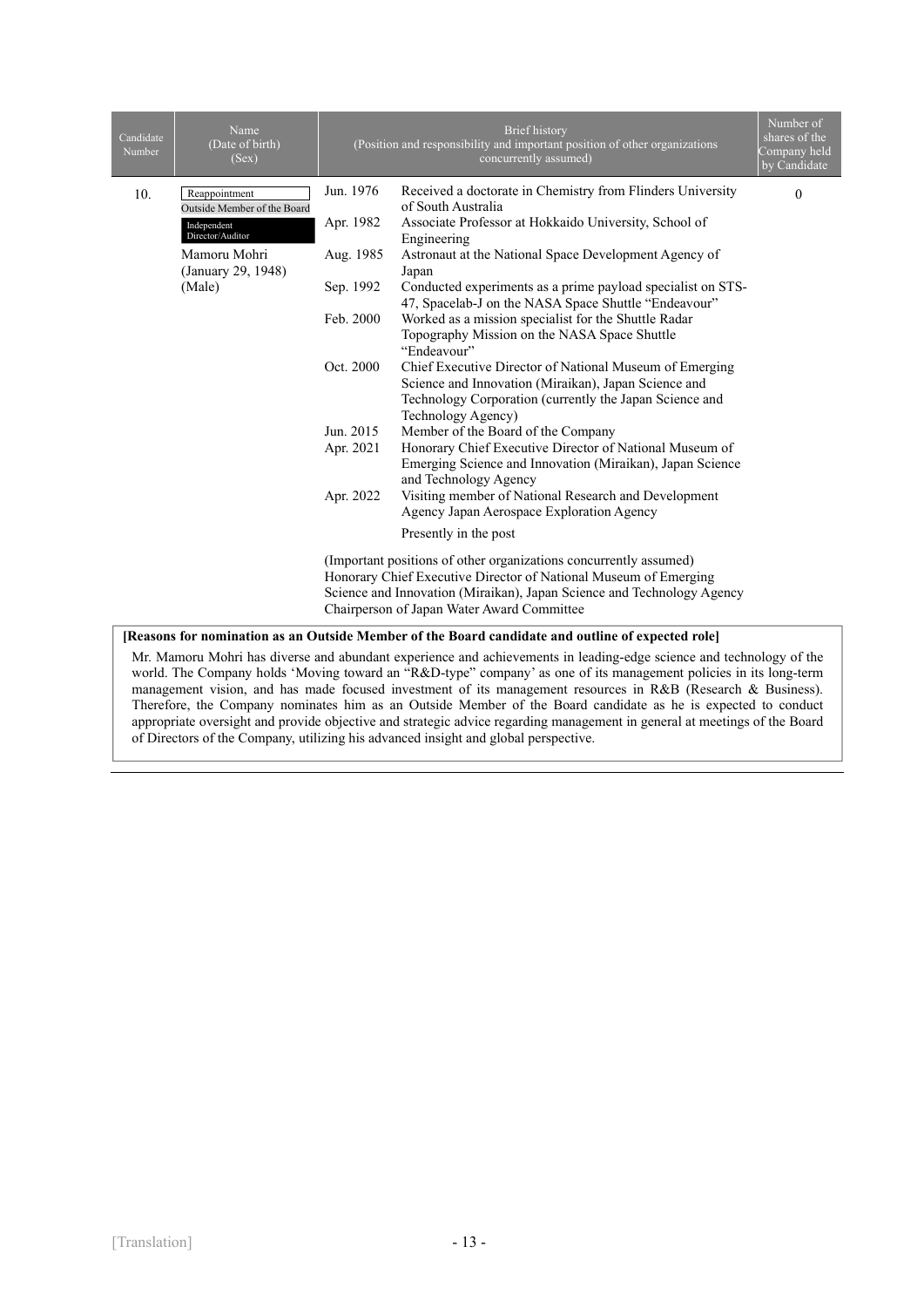| Candidate<br>Number | Name<br>(Date of birth)<br>(Sex) |           | <b>Brief</b> history<br>(Position and responsibility and important position of other organizations<br>concurrently assumed) | Number of<br>shares of the<br>Company held<br>by Candidate |
|---------------------|----------------------------------|-----------|-----------------------------------------------------------------------------------------------------------------------------|------------------------------------------------------------|
| 11.                 | Reappointment                    | Apr. 1971 | Joined the Ministry of Foreign Affairs                                                                                      | $\Omega$                                                   |
|                     | Outside Member of the Board      | Jan. 1998 | Deputy Director-General of Economic Affairs Bureau                                                                          |                                                            |
|                     | Independent                      | Jun. 2002 | Consul-General of Japan in Hong Kong                                                                                        |                                                            |
|                     | Director/Auditor                 | Apr. 2004 | Ambassador Extraordinary and Plenipotentiary to the State of                                                                |                                                            |
|                     | Jun Yokota                       |           | Israel                                                                                                                      |                                                            |
|                     | (June 26, 1947)                  | May 2009  | Ambassador Extraordinary and Plenipotentiary to the                                                                         |                                                            |
|                     | (Male)                           |           | Kingdom of Belgium                                                                                                          |                                                            |
|                     |                                  | Oct. 2012 | Ambassador Extraordinary and Plenipotentiary in charge of                                                                   |                                                            |
|                     |                                  |           | Economic Diplomacy and of Reconstruction Assistance to                                                                      |                                                            |
|                     |                                  |           | Iraq (until January 2014)                                                                                                   |                                                            |
|                     |                                  | Jan. 2014 | Retired from the Ministry of Foreign Affairs                                                                                |                                                            |
|                     |                                  | Jun. 2014 | Special Advisor to the Chairman of KEIDANREN (Japan                                                                         |                                                            |
|                     |                                  |           | Business Federation) (until May 2018)                                                                                       |                                                            |
|                     |                                  | Jun. 2014 | Outside Director of Fujitsu Limited (until June 2021)                                                                       |                                                            |
|                     |                                  | Jun. 2020 | Member of the Board of the Company                                                                                          |                                                            |
|                     |                                  |           | Presently in the post                                                                                                       |                                                            |

#### **[Reasons for nomination as an Outside Member of the Board candidate and outline of expected role]**

Mr. Jun Yokota has abundant experience in, and insight into, international politics and economics, from having served as a diplomat, namely, the Ambassador to Israel and to Belgium, and a government representative in the EPA (Economic Partnership Agreement) negotiations with Europe. Therefore, the Company nominates him as an Outside Member of the Board candidate as he is expected to provide appropriate oversight as well as objective and strategic advice regarding management in general at meetings of the Company's Board of Directors, utilizing his global and diverse insight.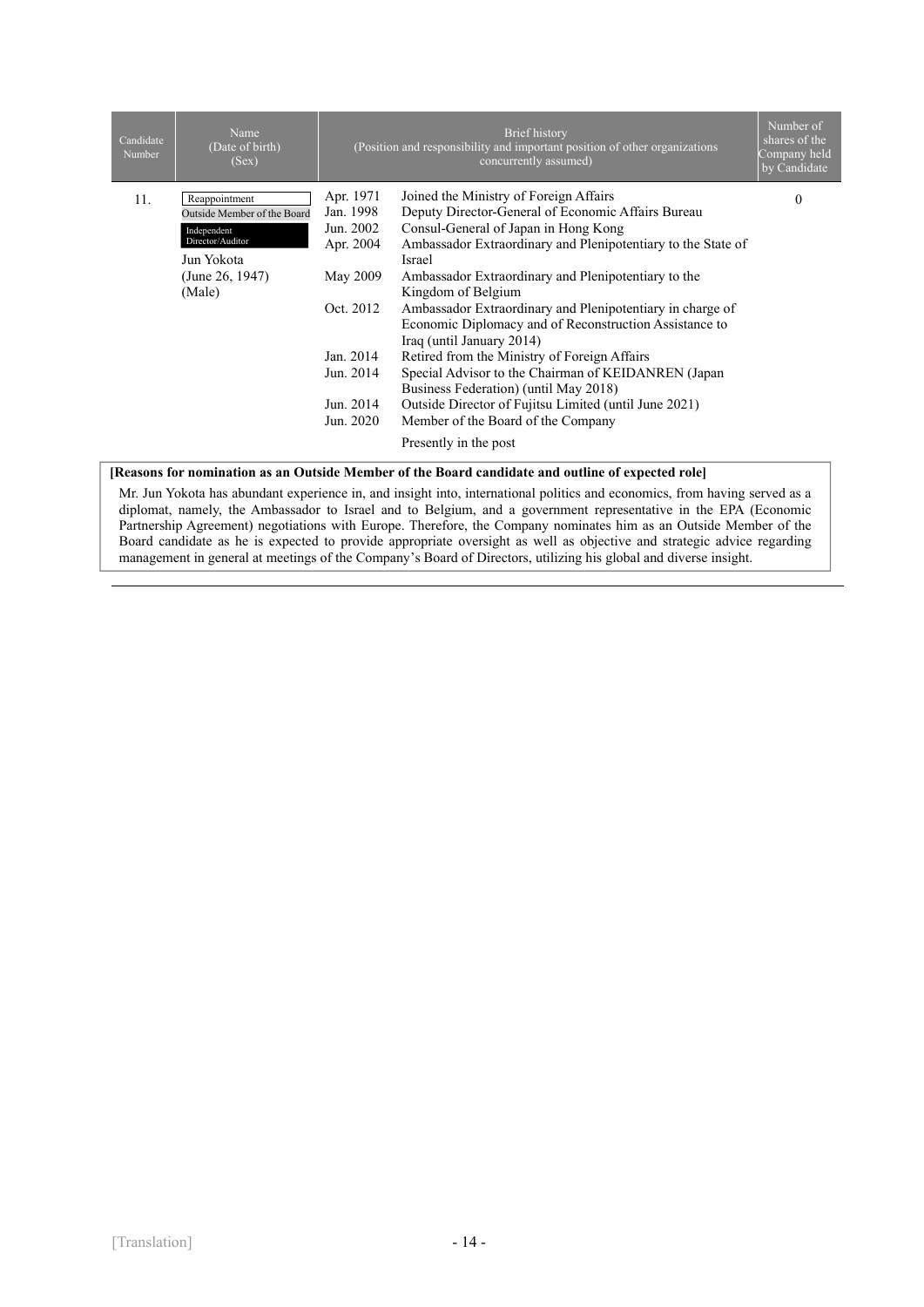| Candidate<br>Number                                                                                                                                                                                                 | Name<br>(Date of birth)<br>(Sex)                                                  |                                                                                                                                                                       | <b>Brief</b> history<br>(Position and responsibility and important position of other organizations<br>concurrently assumed)                                                                                                           | Number of<br>shares of the<br>Company held<br>by Candidate |  |  |
|---------------------------------------------------------------------------------------------------------------------------------------------------------------------------------------------------------------------|-----------------------------------------------------------------------------------|-----------------------------------------------------------------------------------------------------------------------------------------------------------------------|---------------------------------------------------------------------------------------------------------------------------------------------------------------------------------------------------------------------------------------|------------------------------------------------------------|--|--|
| 12.                                                                                                                                                                                                                 | New Appointment<br>Outside Member of the Board<br>Independent<br>Director/Auditor | Apr. 1997<br>Jan. 2002                                                                                                                                                | Director and General Manager of Business Division of<br>Kabushiki Kaisha RIGHT STUFF (worker dispatch business)<br>Director and Executive Vice President of Kabushiki Kaisha                                                          | $\Omega$                                                   |  |  |
|                                                                                                                                                                                                                     | Yuko Sasakawa<br>(July 22, 1962)                                                  | Jun. 2003                                                                                                                                                             | <b>RIGHT STUFF</b><br>Representative Director and President of Kabushiki Kaisha<br><b>RIGHT STUFF</b>                                                                                                                                 |                                                            |  |  |
|                                                                                                                                                                                                                     | (Female)                                                                          | Oct. 2003<br>,                                                                                                                                                        | Established IMAGINEPLUS INC (worker dispatch business)<br>by acquiring the shares in <i>Kabushiki Kaisha</i> RIGHT STUFF<br>from its owner<br>Representative Director and President of IMAGINEPLUS                                    |                                                            |  |  |
|                                                                                                                                                                                                                     |                                                                                   | Apr. 2012                                                                                                                                                             | <b>INC</b><br>Established IMAGINENEXT INC (educational training,<br>educational content production, seminars, global training,<br>translation and interpreting)<br>Representative Director and President of IMAGINENEXT<br><b>INC</b> |                                                            |  |  |
|                                                                                                                                                                                                                     |                                                                                   | Jan. 2021                                                                                                                                                             | Transferred shares in IMAGINEPLUS INC to a listed<br>company<br>Retired from Representative Director and President of<br>IMAGINEPLUS INC (assumed office of Advisor)                                                                  |                                                            |  |  |
|                                                                                                                                                                                                                     |                                                                                   | Dec. 2021<br>Jan. 2022                                                                                                                                                | Retired from Advisor of IMAGINEPLUS INC<br>Outside Director of Gakujo Co., Ltd.                                                                                                                                                       |                                                            |  |  |
|                                                                                                                                                                                                                     |                                                                                   |                                                                                                                                                                       | Presently in the post                                                                                                                                                                                                                 |                                                            |  |  |
|                                                                                                                                                                                                                     |                                                                                   | (Important positions of other organizations concurrently assumed)<br>Representative Director and President of IMAGINENEXT INC<br>Outside Director of Gakujo Co., Ltd. |                                                                                                                                                                                                                                       |                                                            |  |  |
| [Reasons for nomination as an Outside Member of the Board candidate and outline of expected role]<br>Ms. Yuko Sasakawa is a corporate manager with abundant experience and achievements in the development of human |                                                                                   |                                                                                                                                                                       |                                                                                                                                                                                                                                       |                                                            |  |  |

resources, including in educational training. The Company nominates her as an Outside Member of the Board candidate as she is expected to provide appropriate oversight as well as objective and strategic advice regarding management in general at meetings of the Company's Board of Directors, based on her professional insights and from the perspective of diversity.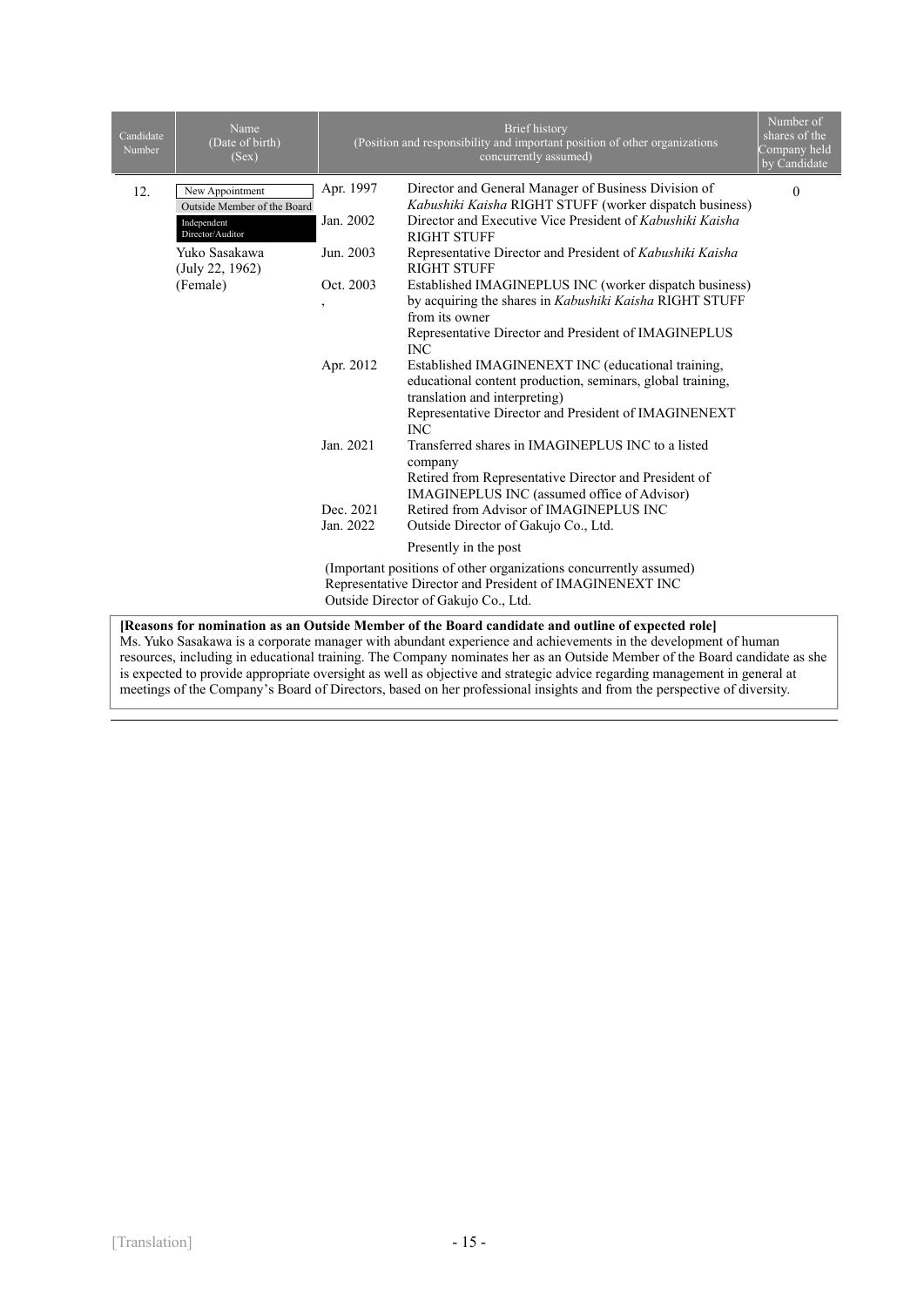Notes:

- 1. The Company has no special interest with each of the Member of the Board candidates.
- 2. The Company has concluded a directors and officers liability insurance agreement with an insurance company. In the event of a claim, legal damages (payment of damages ordered by the court, settlements etc.) and legal expenses (payment of retainers and legal fees to lawyers etc.) to be borne by the insureds shall be compensated under the said insurance agreement. Each Member of the Board candidate is an insured in the said insurance agreement. The agreement will be renewed with the same coverage and conditions at the next renewal date.
- 3. Mr. Takeo Inokuchi, Mr. Mamoru Mohri, Mr. Jun Yokota and Ms. Yuko Sasakawa are Outside Member of the Board candidates. The following items are specifically noted in regard to the Outside Member of the Board candidates.
	- (1) Mr. Takeo Inokuchi is a former Representative Director of Mitsui Sumitomo Insurance Co., Ltd., a shareholder of the Company. However, the Company sees no issue with regard to his independence as sixteen (16) years have passed since his resignation from the post. Furthermore, although the Company has transactions with Mitsui Sumitomo Insurance Co., Ltd. for nonlife insurance, the insurance premium paid by the Kaneka Group to Mitsui Sumitomo Insurance Co., Ltd. in the most recent fiscal year is minimal, accounting for less than 0.2% of its premium income.
	- (2) The tenure of each Outside Member of the Board candidate as of the close of this Annual General Meeting of Shareholders is as follows: Mr. Takeo Inokuchi (eleven (11) years), Mr. Mamoru Mohri (seven (7) years) and Mr. Jun Yokota (two (2) years).
	- (3) The Company has entered into a contract with Mr. Takeo Inokuchi, Mr. Mamoru Mohri and Mr. Jun Yokota to limit their liability for damages with respect to the liability set forth in Article 423(1) of the Companies Act. When the reappointment of the three Members of the Board is approved, the Company plans to continue the contract with each of them. When the appointment of Ms. Yuko Sasakawa is approved, the Company also plans to enter into a similar contract with her. The amount of their liability for damages under such contract is limited to the minimum liability amount provided for in the relevant laws and ordinances.
	- (4) The Company has designated Mr. Takeo Inokuchi, Mr. Mamoru Mohri and Mr. Jun Yokota as Independent Directors/Auditors and submitted the statement to that effect to the Tokyo Stock Exchange, Inc. Upon their reappointment as originally proposed, it is planned that they will continue to serve as Independent Directors/Auditors. Also, upon the appointment of Ms. Yuko Sasakawa as originally proposed, it is planned that she will be designated as Independent Director/Auditor and the statement to that effect will be submitted to the Tokyo Stock Exchange.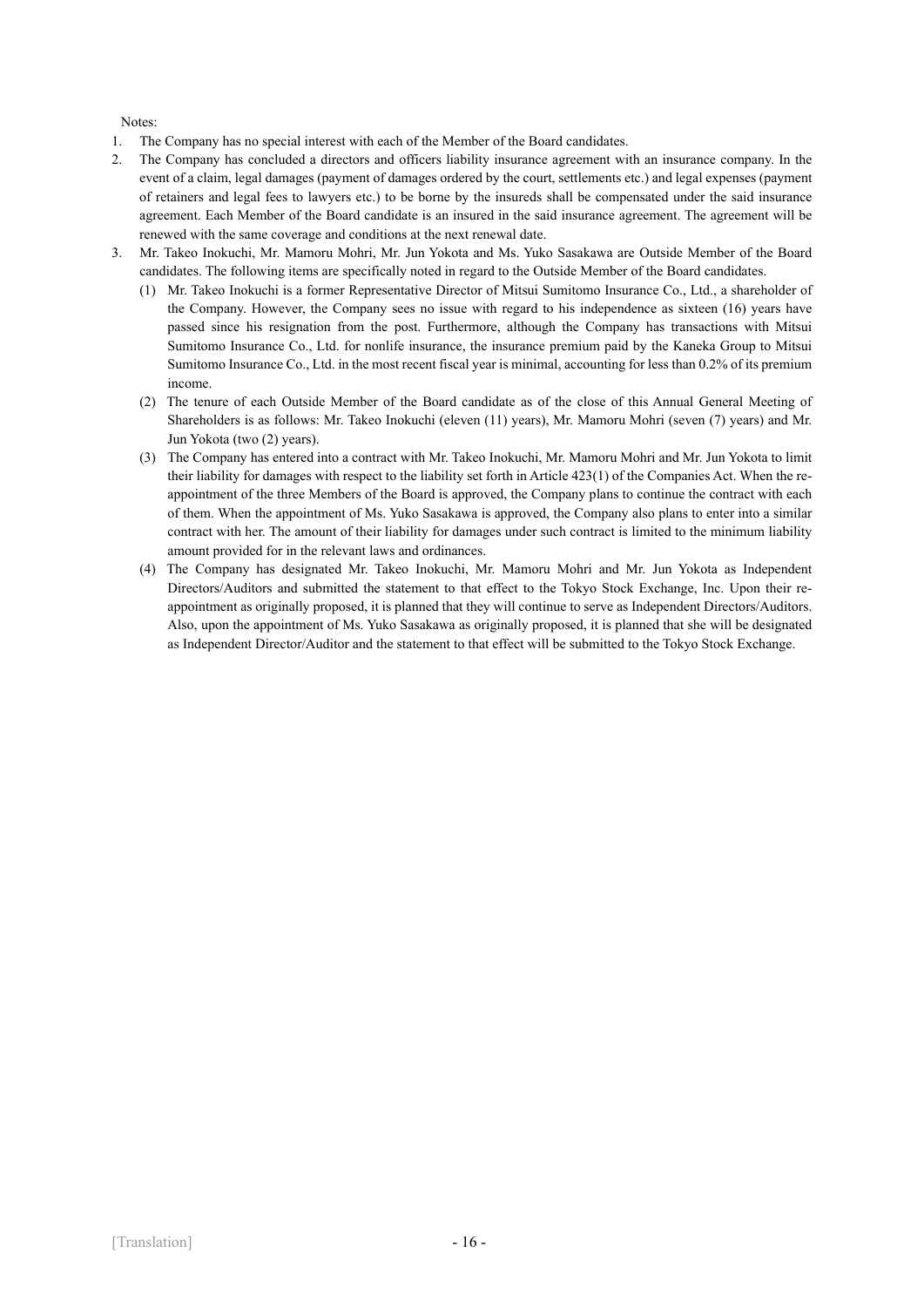# **For reference: Skills Matrix of Members of the Board**

The Company operates a diverse business on a global basis. In order for the Board of Directors to accurately and quickly conduct decision-making for, and provide oversight of, such corporate activities, the Company considers that it is important to elect Members of the Board with diverse backgrounds, in areas such as their knowledge, experience and expertise. The Company holds high expectations of their knowledge, experience, ability and the like concerning business, global, technology, and corporate and governance affairs.

|                     |                                                                               | Knowledge, experience, and expertise expected by the Company |        |            |                           |
|---------------------|-------------------------------------------------------------------------------|--------------------------------------------------------------|--------|------------|---------------------------|
| Name                | Position in the Company                                                       | <b>Business</b>                                              | Global | Technology | Corporate &<br>Governance |
| Kimikazu Sugawara   | Chairman of the Board<br>(Representative Director)                            | ∩                                                            |        |            | ∩                         |
| Minoru Tanaka       | President<br>(Representative<br>Director)                                     | ()                                                           |        |            |                           |
| Kazuhiko Fujii      | of the Board,<br>Member<br><b>Executive Vice President</b>                    | ∩                                                            | ()     |            |                           |
| Shinichiro Kametaka | Member of the Board.<br><b>Executive Vice President</b>                       |                                                              |        |            | ∩)                        |
| Shinobu Ishihara    | Member of the Board,<br>Senior Managing Executive<br>Officer                  |                                                              |        |            |                           |
| Katsunobu Doro      | of the<br>Member<br>Board.<br>Managing Executive Officer                      | ∩                                                            | ()     |            |                           |
| Jun Enoki           | Member of the<br>Board.<br>Managing Executive Officer                         | ∩                                                            |        |            | ∩                         |
| Mamoru Kadokura     | Member of the Board,<br>Senior Managing Corporate<br><b>Executive Officer</b> | ( )                                                          |        | ( )        |                           |
| Takeo Inokuchi      | Outside Member of the<br>Board                                                | ∩                                                            |        |            | ∩                         |
| Mamoru Mohri        | Outside Member of the<br><b>Board</b>                                         |                                                              |        | ∩          | €                         |
| Jun Yokota          | Member of the<br>Outside<br><b>Board</b>                                      |                                                              |        |            |                           |
| Yuko Sasakawa       | Member of the<br>Outside<br>Board                                             |                                                              |        |            |                           |

(Note) The table above does not show all the skills of each Member of the Board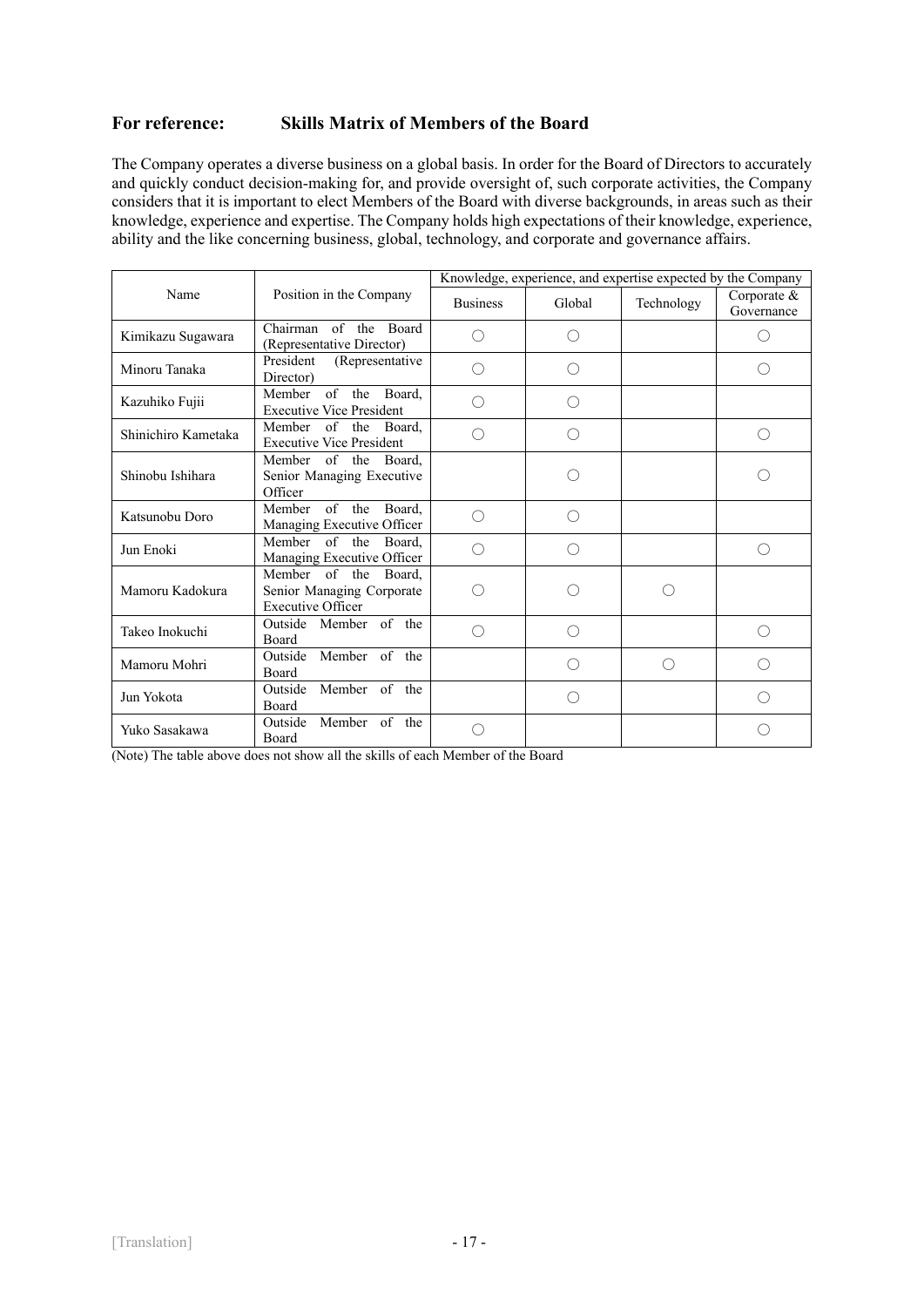## **Proposal No. 3: Election of One (1) Substitute Audit & Supervisory Board Member**

We propose to elect one (1) substitute Audit & Supervisory Board Member as a substitute of Outside Audit & Supervisory Board Member in anticipation of a case in which the number of Audit & Supervisory Board Members might become less than the number provided for in the laws and ordinances.

We have already obtained the consent of the Audit & Supervisory Board for the submission of this proposal.

The candidate for substitute Audit & Supervisory Board Member is as follows:

## Candidate for substitute Audit & Supervisory Board Member

| Name<br>(Date of birth)<br>(Sex)                       | <b>Brief</b> history<br>(Position and responsibility and important position of other organizations<br>concurrently assumed) |                                                                                                                                                                                        | Number of shares<br>of the Company<br>held by Candidate |
|--------------------------------------------------------|-----------------------------------------------------------------------------------------------------------------------------|----------------------------------------------------------------------------------------------------------------------------------------------------------------------------------------|---------------------------------------------------------|
|                                                        | Apr. 1996                                                                                                                   | Associate Professor of School of Law of Nagoya<br>University                                                                                                                           |                                                         |
|                                                        | Apr. 1999                                                                                                                   | Associate Professor of Graduate School of Law of<br>Nagoya University                                                                                                                  |                                                         |
|                                                        | Apr. 2005                                                                                                                   | Professor of Graduate School of Law of Nagoya<br>University (Currently, Nagoya University, National<br>University Corporation, Tokai National Higher Education<br>and Research System) |                                                         |
|                                                        | Apr. 2010                                                                                                                   | Secretary of Legislative Council of the Ministry of<br>Justice, Section for the Companies Act (until Sep. 2012)                                                                        |                                                         |
| Reappointment<br>Outside Audit & Supervisory           | Jun. 2011                                                                                                                   | Secretary of Advisory Committee on Civil Rules of<br>Supreme Court of Japan (until Nov. 2012)                                                                                          |                                                         |
| <b>Board Member</b><br>Independent<br>Director/Auditor | Jun. 2016                                                                                                                   | Substitute Audit & Supervisory Board Member of the<br>Company                                                                                                                          |                                                         |
| Masafumi Nakahigashi                                   | Apr. 2017                                                                                                                   | Secretary of Legislative Council of the Ministry of<br>Justice, Section for the Companies Act related to<br>Corporate Governance (until Apr. 2019)                                     | $\mathbf{0}$                                            |
| (September 19, 1965)<br>(Male)                         | Apr. 2019                                                                                                                   | Vice President of Nagoya University (Currently, Nagoya<br>University, National University Corporation, Tokai<br>National Higher Education and Research System)                         |                                                         |
|                                                        | Mar. 2022                                                                                                                   | Outside Audit & Supervisory Board Member of AMITA<br>HOLDINGS CO., LTD.                                                                                                                |                                                         |
|                                                        |                                                                                                                             | Presently in the post                                                                                                                                                                  |                                                         |
|                                                        |                                                                                                                             | (Important positions of other organizations concurrently assumed)<br>Outside Audit & Supervisory Board Member of AMITA HOLDINGS CO., LTD.                                              |                                                         |

#### **[Reasons for nomination as a substitute Outside Audit & Supervisory Board Member candidate]**

Mr. Masafumi Nakahigashi has served in such positions as Secretary of Legislative Council of the Ministry of Justice, Section for the Companies Act, and has a high level of knowledge and abundant experience as a university vice president and university professor. Therefore, the Company nominates him as a substitute Outside Audit & Supervisory Board Member as he is expected to provide valuable advice and opinions at meetings of the Board of Directors and the Audit & Supervisory Board of the Company, utilizing his high level of knowledge.

(Notes) 1. The Company has no special interest with Mr. Masafumi Nakahigashi.

2. The Company has concluded a directors and officers liability insurance agreement with an insurance company. In the event of a claim, legal damages (payment of damages ordered by the court, settlements etc.) and legal expenses (payment of retainers and legal fees to lawyers) to be borne by the insureds shall be compensated under the said insurance agreement. In the event that Mr. Masafumi Nakahigashi assumes the office of Audit & Supervisory Board Member, he will be an insured in the said insurance agreement.

3. Mr. Masafumi Nakahigashi is a candidate for substitute Outside Audit & Supervisory Board Member. The following matters are specifically noted with respect to the candidate for Outside Audit & Supervisory Board Member.

- (1) In the event that Mr. Masafumi Nakahigashi assumes the office of Audit & Supervisory Board Member, the Company plans to enter into a contract with him to limit his liability with respect to the liability for damages set forth in Article 423(1) of the Companies Act, whereby the amount of his liability for damages under such contract will be limited to the minimum liability amount provided for in the relevant laws and ordinances.
- (2) In the event that Mr. Masafumi Nakahigashi assumes the office of Audit & Supervisory Board Member, the Company plans to designate him as an Independent Director/Auditor and submit the statement to that effect to the Tokyo Stock Exchange, Inc.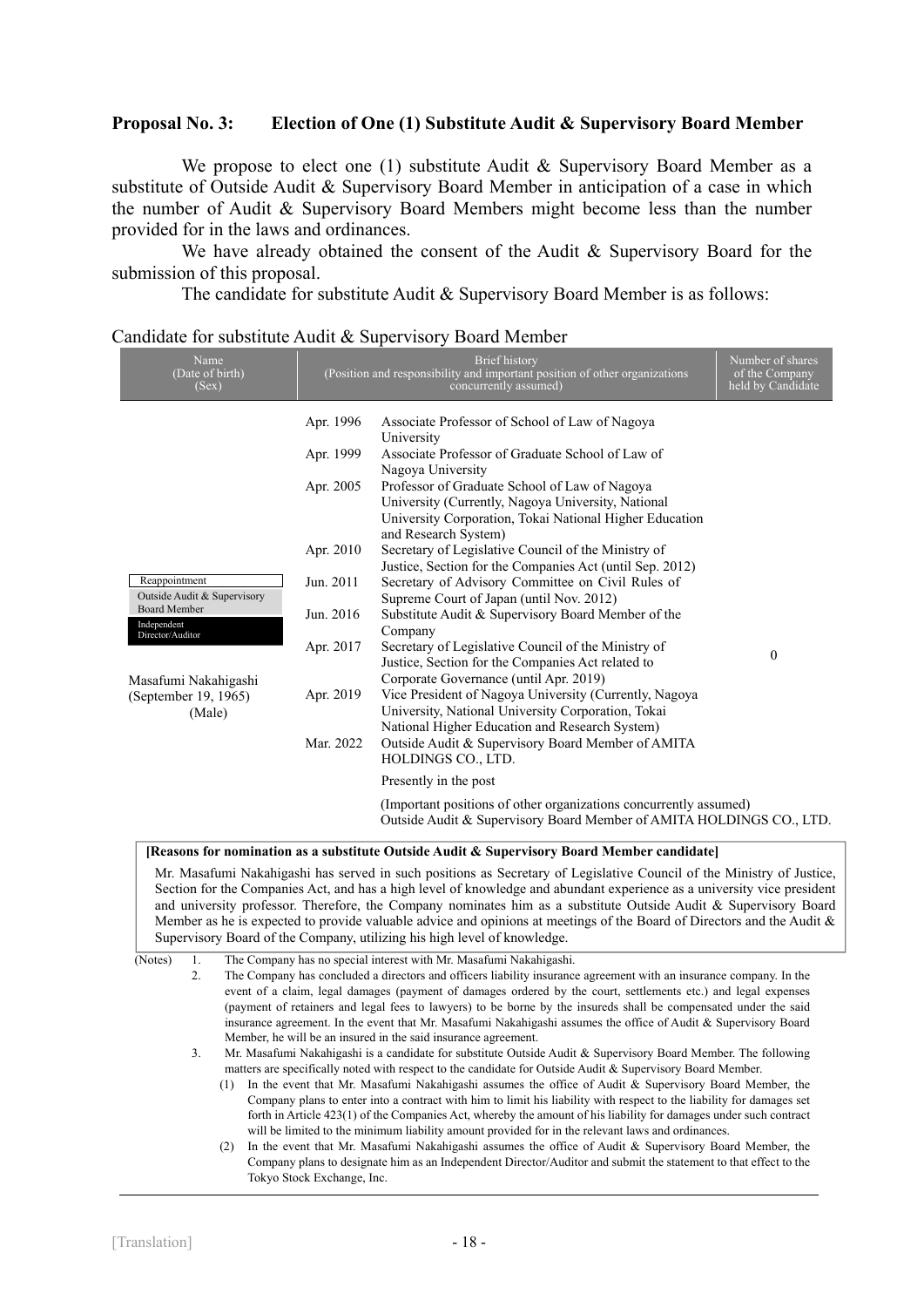#### [For reference] Standards for Independence of Outside Members of the Board/Audit & Supervisory Board Members

The independence of Outside Members of the Board or Outside Audit & Supervisory Board Members (collectively the "Outside Members of the Board/Audit & Supervisory Board Members") of the Company refers to such a person being independent from the Company's management without falling under any of the following:

- (1) A person executing the business, etc. ("Executing Person") of the Company and its affiliates (hereinafter, "the Group") and their close relatives, etc.;
- (2) A party for which the Group is a principal business partner or an Executing Person thereof;
- (3) A principal business partner of the Group or an Executing Person thereof;
- (4) A major shareholder of the Company (a party that directly or indirectly holds a voting interest of ten (10) % or more) or an Executing Person thereof;
- (5) A Member of the Board and other Executing Person of an organization that has received a certain amount or more of donations or subsidies from the Group;
- (6) An Executing Person of a company with which the Group has an arrangement for mutual secondment of Members of the Board and Audit & Supervisory Board Members;
- (7) A person belonging or who has belonged in the past to an auditing firm conducting a statutory audit of the Company; or
- (8) A consultant, certified public accountant or other accounting professional, or lawyer or other legal professional who has received a substantial amount of monetary compensation or other consideration other than Member of the Board/Audit & Supervisory Board Member compensation from the Group (if the party receiving such consideration is a corporation, association or other entity, a person belonging to the said entity or a person who has belonged to the said entity in the past).

(Note 1) An Executing Person refers to those who conduct business operations or conducted business operations in the past, including Members of the Board (excluding Outside Members of the Board), Executive Officers and employees.

(Note 2) Close relatives refer to relatives within the second (2nd) degree of kinship of or relatives living in the same place with those who conduct important business operations, including Members of the Board (excluding Outside Members of the Board), Executive Officers and division managers.

(Note 3) A party for which the Group is a principal business partner refers to a business partner group (which means entities that belong to the consolidated group to which the direct business partner belongs; the same shall apply hereinafter) that supplies products and services to the Group, where the business partner group's trading amount with the Group exceeds two (2) % of the consolidated sales of the business partner group in the most recent fiscal year.

(Note 4) A principal business partner of the Group refers to those who fall under either of the following:

(1) A business partner group to whom the Group supplies products and services, where the Group's trading amount with such group exceeds two (2) % of the Group's consolidated sales in the most recent fiscal year.

(2) A financial institution group (which means entities that belong to the consolidated group to which the direct lender belongs) from which the Group has borrowed funds, where the total amount of the Group's borrowings from the financial institution group exceeds two (2) % of the Group's consolidated total assets at the end of the most recent fiscal year.

(Note 5) An organization that has received a certain amount or more of donations or subsidies from the Group refers to public interest incorporated foundations, public interest incorporated associations, non-profit organizations, etc. which receive donations or subsidies of over ten (10) million yen per year from the Group.

(Note 6) A consultant, certified public accountant or other accounting professional, or lawyer or other legal professional who has received a substantial amount of monetary compensation or other consideration other than Member of the Board/Audit & Supervisory Board Member compensation from the Group refers to those who received such consideration other than Member of the Board/Audit & Supervisory Board Member compensation of over ten (10) million yen from the Group in the most recent fiscal year or those who belong to an entity which receives such consideration from the Group in amount exceeding two (2) % of the said entity's consolidated sales or gross income.

#### [For reference] Procedures for Nomination of Members of the Board and Audit & Supervisory Board Members

Candidates for Members of the Board are proposed by the Representative Directors and decided by the Board of Directors based on the report of the Nomination and Remuneration Committee, pursuant to the "Standards on Nomination of Members of the Board." Candidates for Members of the Board are elected as Members of the Board by a resolution of the General Meeting of Shareholders every year.

Candidates for Audit & Supervisory Board Members (including substitute Audit & Supervisory Board Members) are proposed by the Representative Directors and decided by the Board of Directors with the consent of the Nomination and Remuneration Committee and the Audit & Supervisory Board, pursuant to the "Standards on Nomination of Audit & Supervisory Board Members." Candidates for Audit & Supervisory Board Members are elected as Audit & Supervisory Board Members (including substitute Audit & Supervisory Board Members) by a resolution of the General Meeting of Shareholders.

[For reference] Balance of Knowledge, Experience and Expertise and Diversity among the Members of the Board as well as Size of the Board of Directors as a whole

The Company elects Members of the Board on the condition that they have high integrity, insight, skills, experience and strong ethical standards.